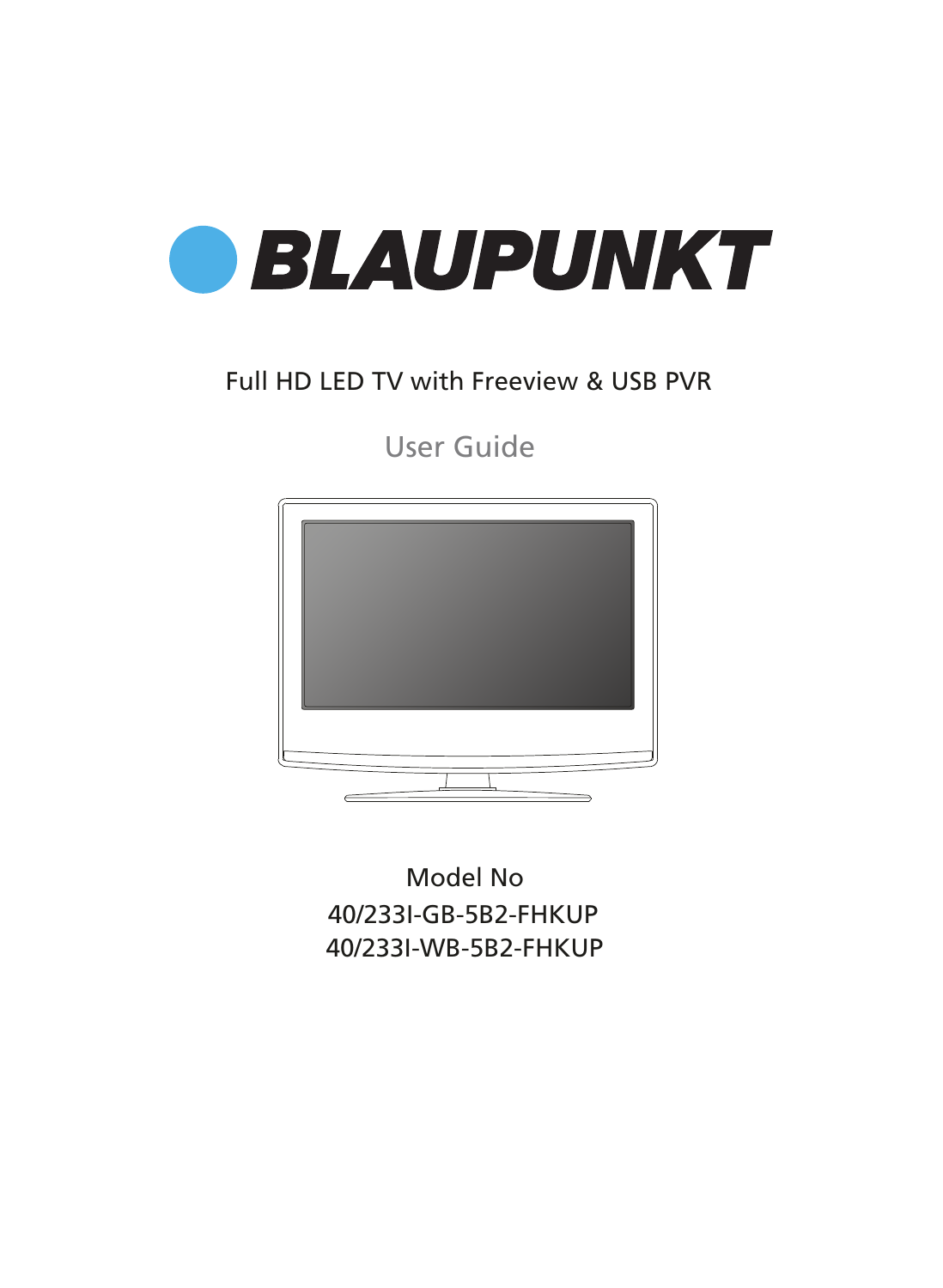## **IMPORTANT SAFETY INSTRUCTIONS**



Please read these instructions. All the safety and operating instructions should be read before the appliance is operated.

### **Warnings**

- To reduce the risk of fire, electric shock or damage to the television, do not expose it to dust, rain or moisture, or place any objects filled with liquids on or near the television.
- Do not place the television in a confined space, ensure that nothing can obstruct the ventilation openings at the rear of the television.

To prevent spread of fire, keep candles or other open flames away from this product at all times



• Dispose of this television and any components including batteries in an environmentally friendly manner. If in doubt, please contact your local authority for details of recycling.

### Safety

- For your safety, this appliance is fitted with a fused moulded 3 pin mains plug. Should the fuse need to be replaced, ensure that any replacement is of the same amperage and approved with the BSI mark.
- Never try and replace the mains plug unless you have adequate qualifications and are legally authorised to do so. In the event that a replacement Mains cable is required, contact the manufacturer for a suitable replacement.
- Never use the television if it is damaged in any way.
- Always place the television on a flat level surface avoiding anywhere which may be subject to strong vibration.
- Ensure the television is not placed on top of the power cable as the weight of the television may damage the cable and cause a safety hazard.
- Never place mobile phones, speakers or any other device which may cause magnetic or radio interference with the television. If interference is apparent, move the device causing the interference away from the television.
- To disconnect the apparatus from the mains, please use the switch located on the underside/ rear of the TV. The switch shall remain readily operable.
- When installing on a wall, ensure the TV is at least 5cm from the wall for ventilation
- Ensure that the power switch on the unit and the power plug are always easily accessible.

WARNING: Excessive noise when using earphones and headphones can cause a loss of hearing.

### **Maintenance**

- To clean this unit, wipe with a soft, dry cloth. If the surfaces are extremely dirty, use a soft cloth dipped in a soap and water solution or a weak detergent solution.
- Never use alcohol, paint thinner or benzene to clean this unit.
- Before using a chemically treated cloth, read the instructions that came with the cloth carefully.

**CAUTION:** If water or other liquid enters the television through the display panel surface, a malfunction may occur.



### Packaging

- The safest way to transport your item is in the original box/packaging - please save your packaging for this.
- You will need original box/packaging in the event of warranty/service repair or support. We are unable to carry out warranty/service if you are unable to package it correctly.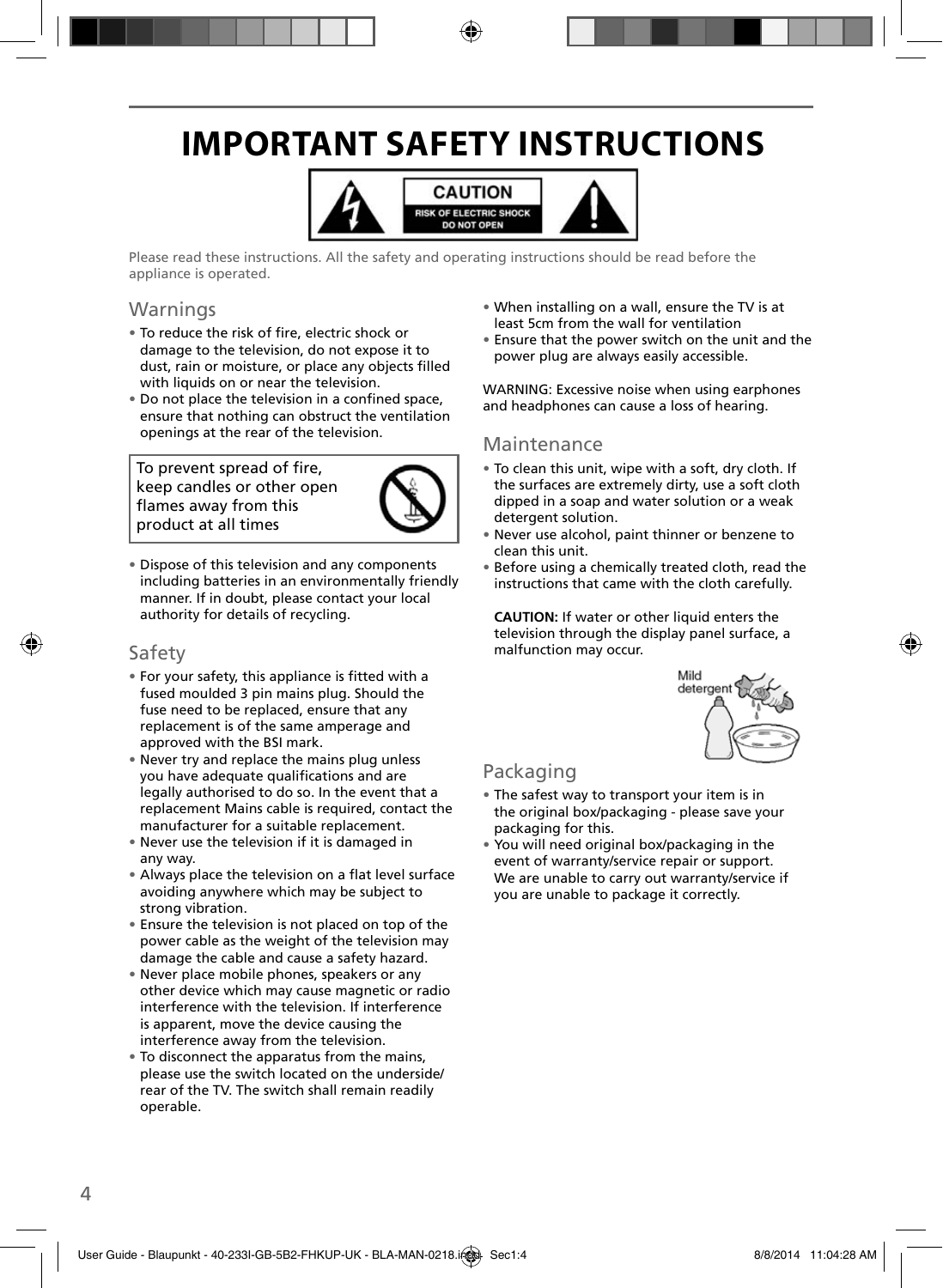## **IMPORTANT SAFETY INSTRUCTIONS**



Please read these instructions. All the safety and operating instructions should be read before the appliance is operated.

Important Information Regarding Use of Video Games, Computers, Captions or Other Fixed Image Displays

The extended use of fixed image program material can cause a permanent "shadow image" on the LCD/LED panel.

This background image is viewable on normal programs in the form of a stationary fixed image. This type of irreversible LCD/LED panel deterioration can be limited by observing the following steps:

- 1. Reduce the brightness/contrast setting to a minimum viewing level.
- 2. Do not display the fixed image for extended periods of time.
- 3. Turn the power off when not in actual use.

Examples of images that you need to watch out for are as follows (this is not an exhaustive list):

- TV Channel Logos: e.g. Shopping channel logos and pricing displays-especially if they are bright and stationary. Moving or low-contrast graphics are less likely to cause ageing of the screen.
- Time Displays
- Teletext: Do not view a stationary page for a long period of time
- TV/DVD Menus: e.g. Listings of DVD disc content
- Pause Mode: Do not leave the TV in pause mode for long periods of time, e.g. When watching DVDs or videos.

**Important** - Once 'shadow image/screen burn' occurs, it will never disappear and is not repairable under warranty.

How do I dispose of this product?

UK: Waste electrical products should not be disposed of with household waste. Separate disposal facilities exist. For your nearest facilities, please see www.recycle-more.co.uk or in store for details.

ROI: Waste electrical products should not be disposed of with household waste. Separate disposal facilities exist. Check with your Local Authority or retailer for recycling advice.

#### **Batteries**

- Do not expose batteries to high temperatures, excessive heat, prolonged sunshine or fire as this may cause leakage, explosion or ignition.
- Observe the correct polarity when inserting batteries.
- Do not use different types of batteries together or mix old and new batteries.
- Dispose of batteries in an environmentally friendly way.
- Certain regions may regulate the disposal of batteries. Please consult your local authority.



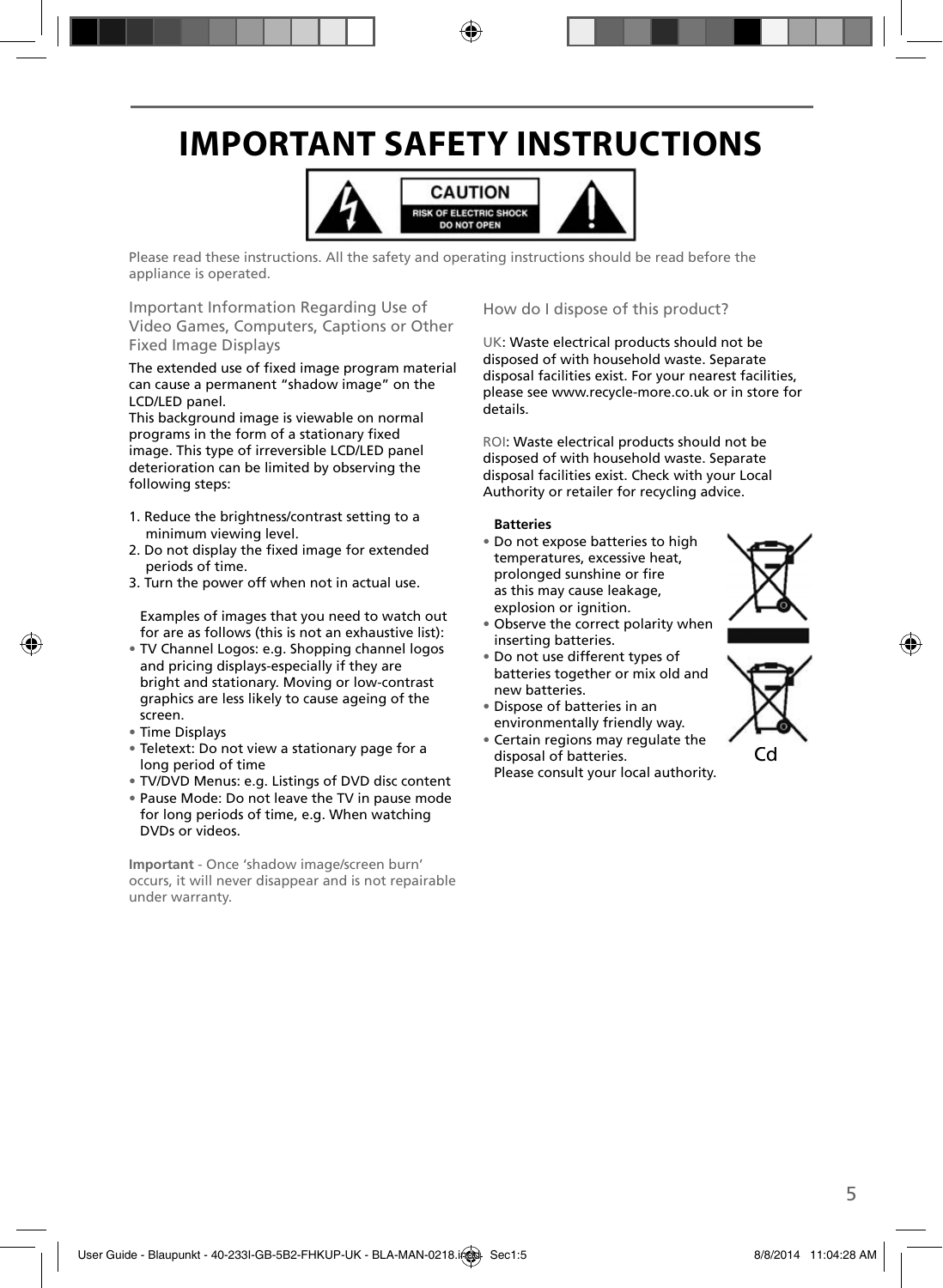## **CONTENTS**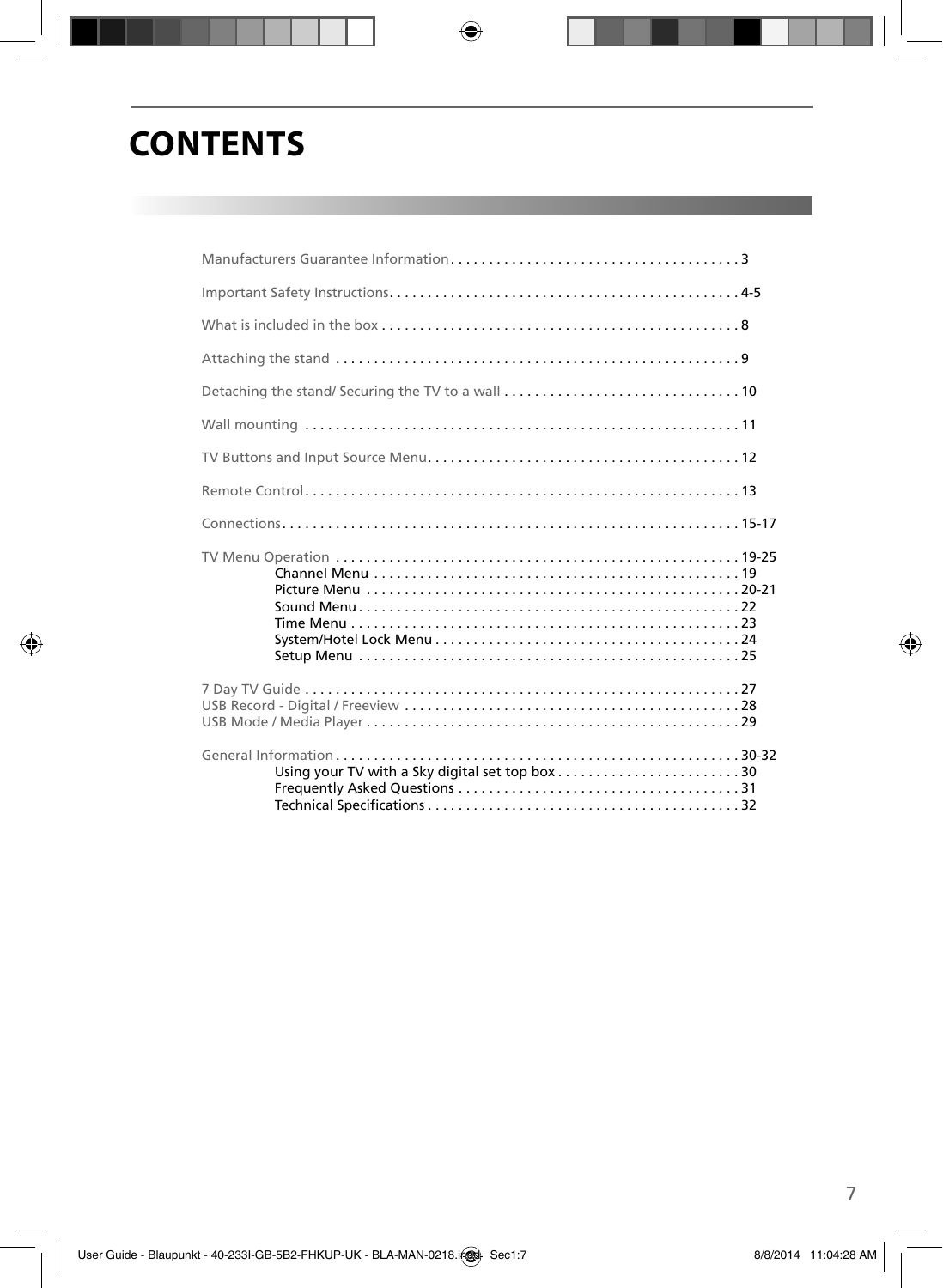## **WHAT IS INCLUDED IN THE BOX**

### Accessories

Included with this TV are the following accessories

### 1 x User Guide



### 1 x Quick Start Guide



### 1 x Remote Control



### 2 x AAA Batteries



1 x Mini Component / YPbPr

1 x RF Cable

1 x TV





1 x SCART to mini-AV cable



1 x Stand plus screws



Please save your packaging as you will need this in the event of warranty/service repair or support. We are unable to carry out warranty/service if you are unable to package it correctly. The safest way to package your item in the event of warranty/service repair is in it's original box/packaging.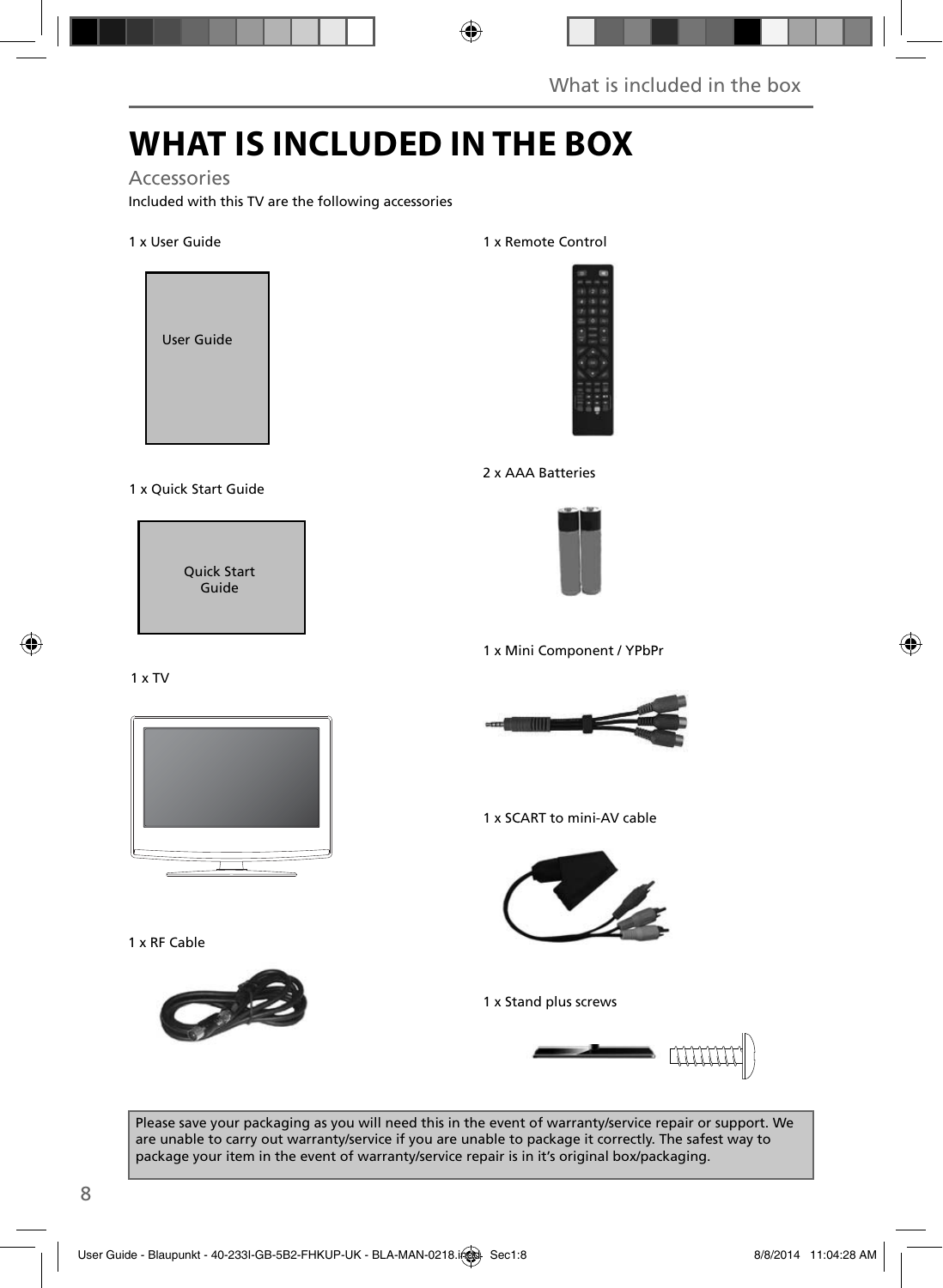# **ATTACHING THE STAND**

### Attaching the stand

To complete the stand installation you will require a cross head screw driver

Screws that are included.





### **6 x** ST (4x14) **5 x** ST (3.7x18)

Used for attaching the stand neck to the TV (fig.1)

Used for attaching the stand base to the stand neck (fig. 3)



(fig.1) Attach the stand neck to the rear of the TV set using the 6 x ST(4x14) screws provided.



(fig.2) Peel off the protective plastic cover then attach the stand base to the stand neck.

When securing the self-tapping screws into the base of the stand (on first installation) the screws will be naturally tight as they are creating a thread in the plastic of the stand neck in order to support a TV of this size.

a) Ensure the cross head screw driver tip fits correctly into the head of the screw and that it is not too big or small.

**b)** Screw in all screws individually and partially before tightening all of the screws individually and partially until they are fully inserted.

**c)** If they become very tight try loosening them slightly and then retightening them once again as this will continue the process of creating the thread for the screws.

(fig.3) Secure the base to the neck by using the 5 x ST (3.7x18) screws provided.

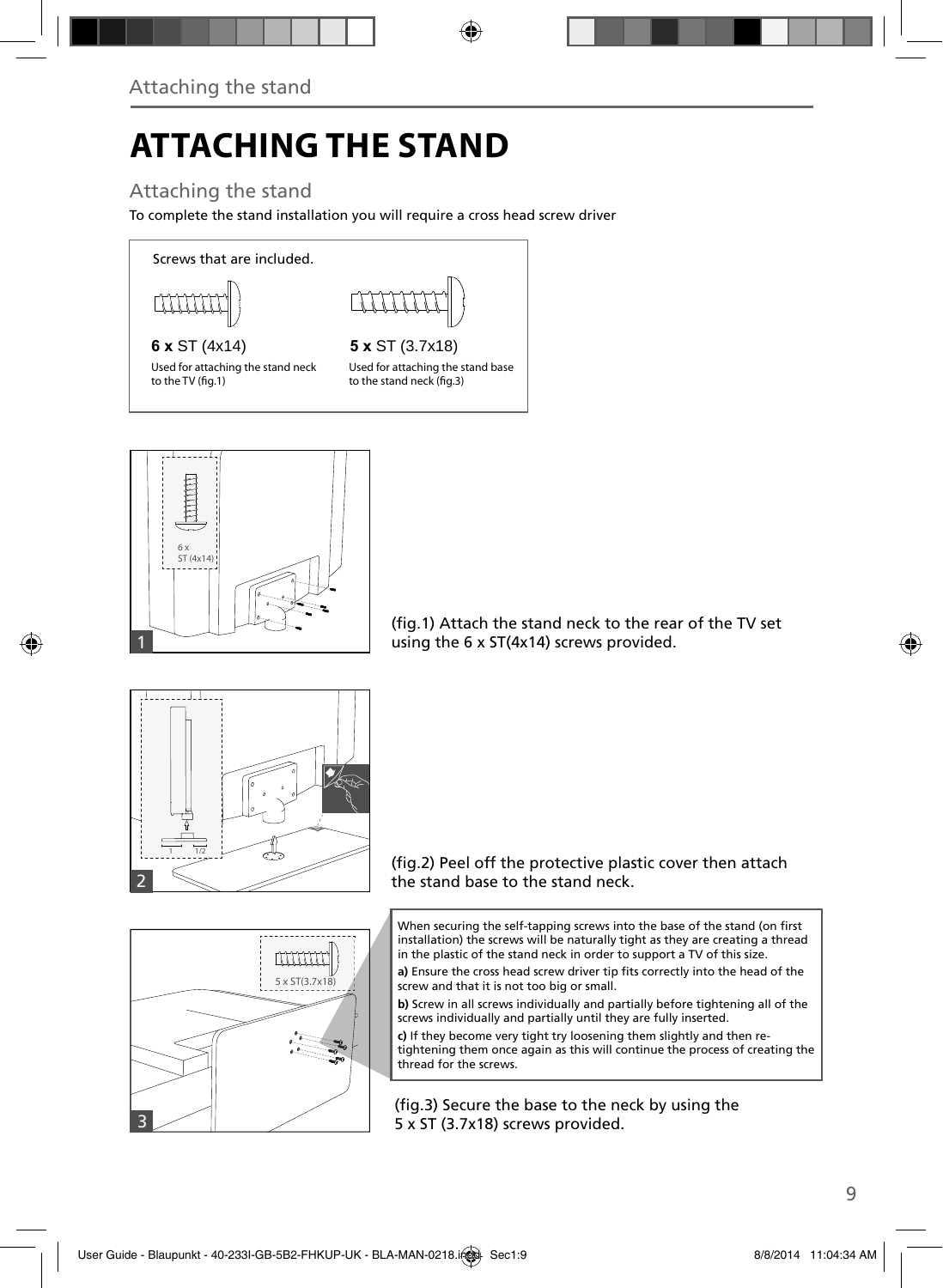## **DETACHING THE STAND**

### Detaching the stand

Remove the screws highlighted then remove the stand base and neck from the rear of the TV set.



### Securing the TV to a Wall

For maximum security in the home when using a TV with its stand anti-tip straps should be fitted. These are available from supermarket websites and other websites and are an easy, inexpensive and effective way of ensuring your TV stays safely upright. Straps are designed to be attached to the rear of the TV and then tethered to the wall of the furniture the TV is stood on, if wood. (The 2 images should appear underneath this text).

### Note - Please ensure that children do not climb on the TV set.

**A)** Using one or both of the top wall-mounting holes and screws (the screws are already supplied in the wall mounting holes) fasten one end of the fastening cord/s to the TV.



**B)** Secure the other end of the fastening cord/s to your wall. (you will need screws/fixings suitable for your wall type - available separately from most DIY stores).



The Royal Society for the Prevention of Accidents is urging people to take care with flat-screen televisions. RoSPA stated in 2010 that "Toddlers are particularly at risk of pulling flat-screen televisions on to themselves. They are unsteady on their feet and are attracted by colourful television images."

The risk is increased as televisions become lighter.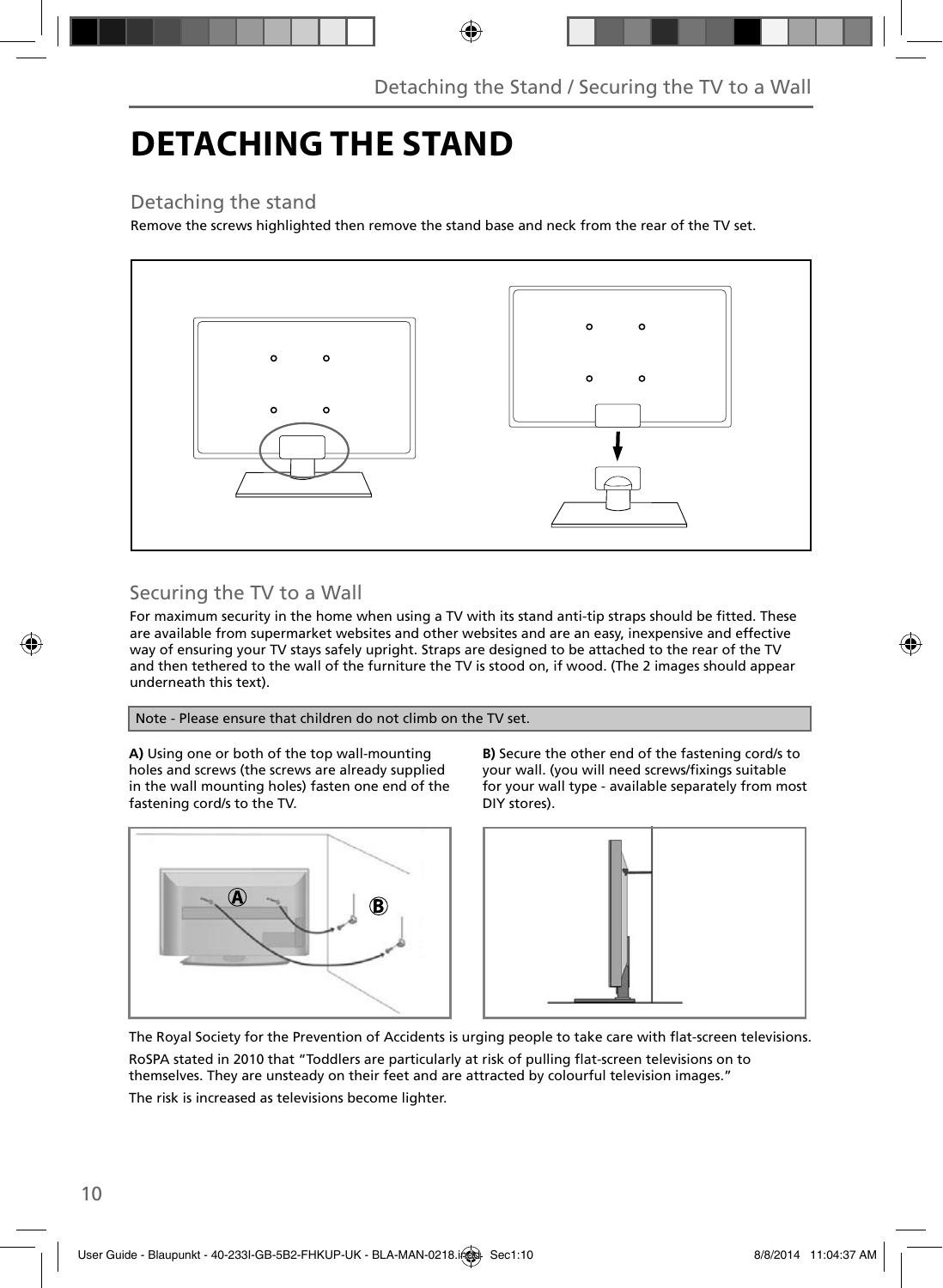## **WALL MOUNTING**

Wall mounting the TV

IMPORTANT - Before drilling any holes in the wall ensure you are not drilling where there could be any electric wires, water or gas pipes.



1) Remove the four screws highlighted that are supplied in the wall mounting holes.

2) The wall mount can now be easily attached to the mounting holes on the rear of the TV.

For optimum viewing, if wall mounting the TV higher than eye level, the TV should be tilted downwards so that the TV's screen is 'face on'. See fig 1 and 2.

For VESA wall mounting information please refer to the Technical Specification page.

Important – If wall mounting this TV, only use the screws already provided in the wall mounting holes. Using other screws which are longer could cause irreparable damage to internal parts.

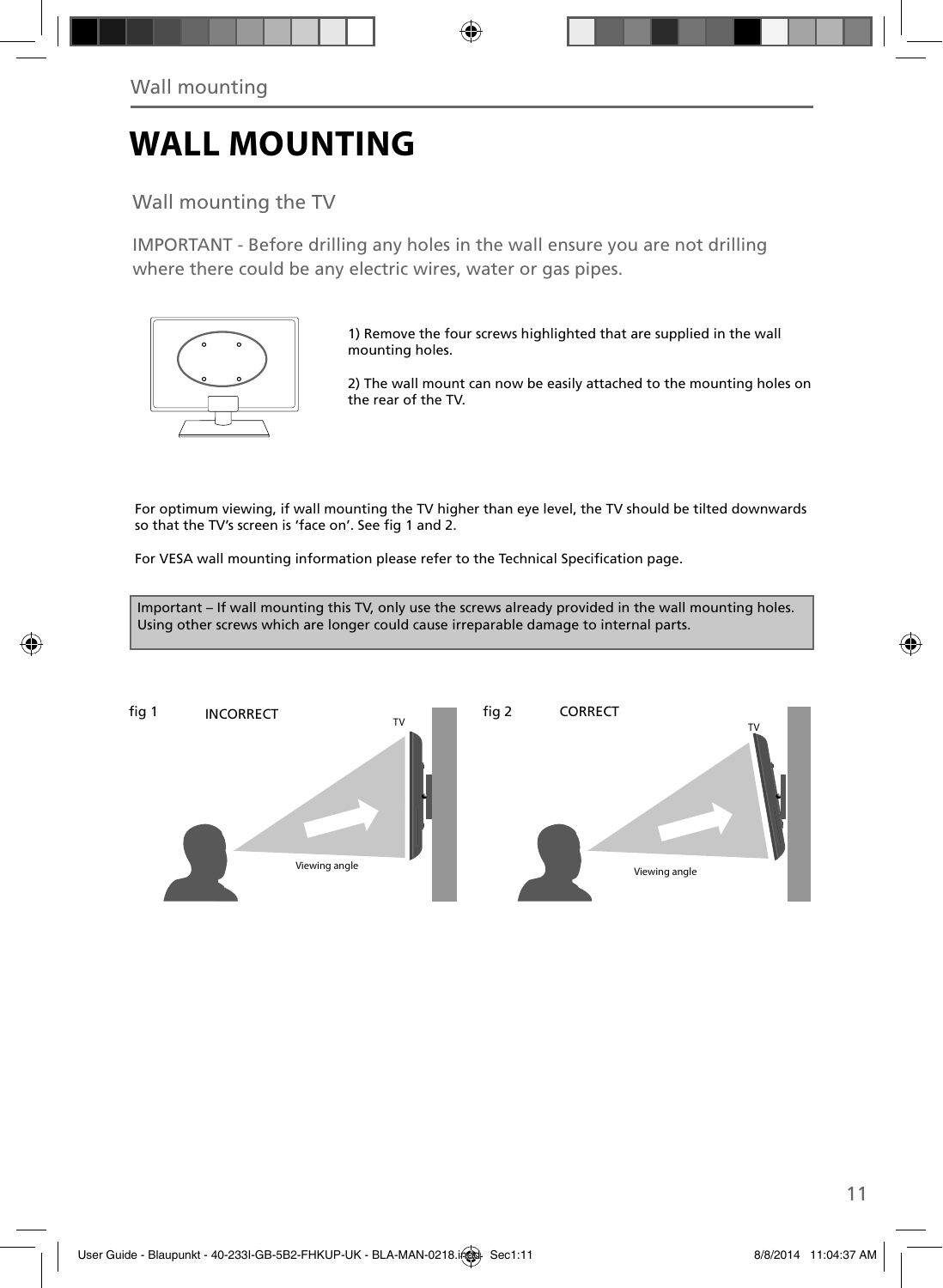## **TV BUTTONS & SOURCE MENU**



### Choosing Mode Input/Source

To switch between the different input/ connections.

A) Using the buttons on the remote control:

1) Press [SOURCE] - The source menu will appear. 2) Press  $[V]$  or  $[\Lambda]$  to select the input you require.

3) Press [OK].

B) Using the buttons on the Television:

1) Press [SOURCE]. 2) Scroll up / down using CH+/ CH- buttons to the input/source you require. 3) Press Vol+ to change input/source to the one selected.



Example of Source menu depending on the TV model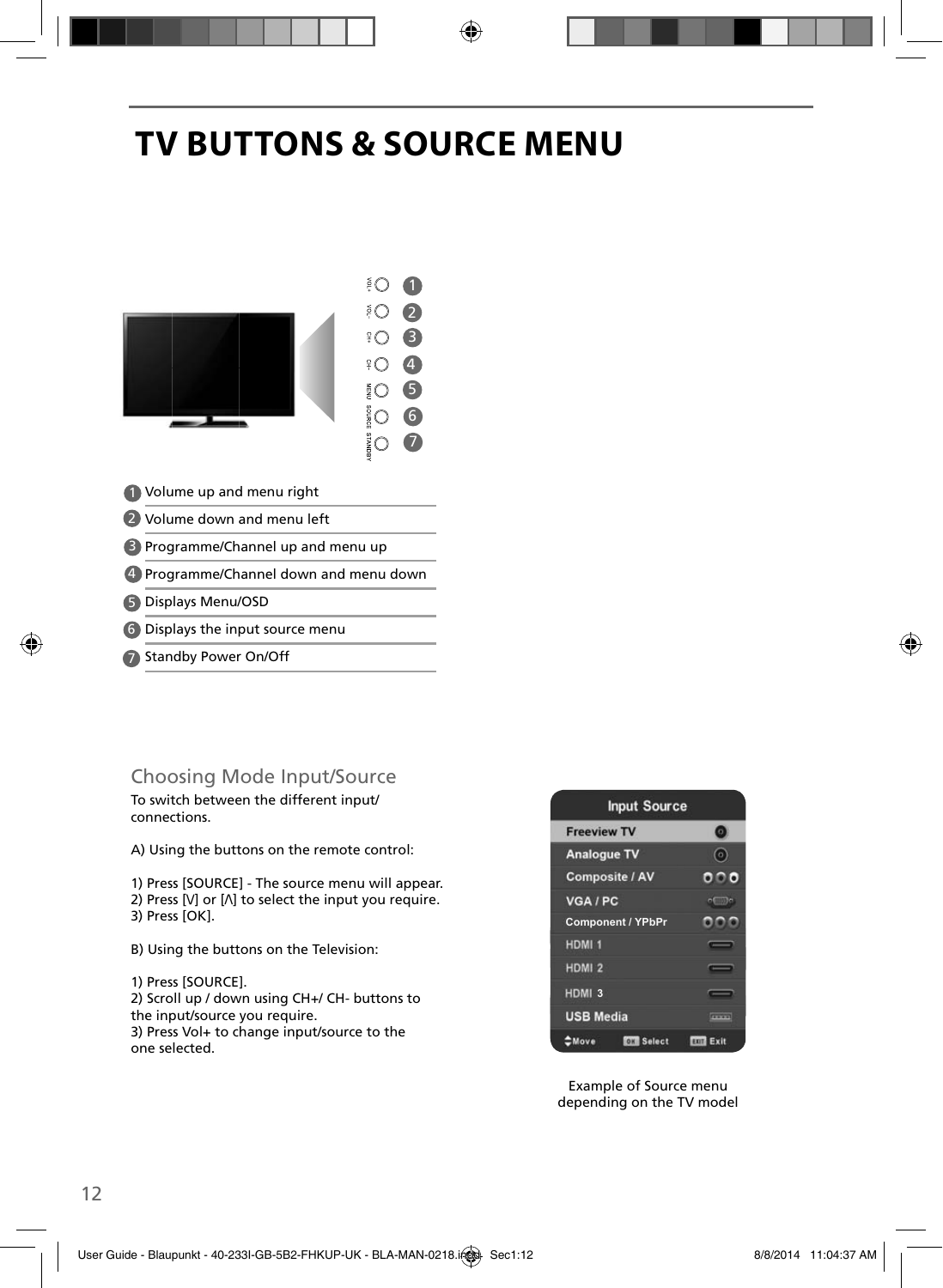## **REMOTE CONTROL**

|                | STANDBY - Switch on TV when in standby or vice versa<br>MUTE - Mute the sound or vice versa<br>DTV - Switch to Freeview source<br>RADIO - Switch to radio whilst in Freeview source                                                                                                                                                                                                                                                                                                                                                                                                                                                       |  |
|----------------|-------------------------------------------------------------------------------------------------------------------------------------------------------------------------------------------------------------------------------------------------------------------------------------------------------------------------------------------------------------------------------------------------------------------------------------------------------------------------------------------------------------------------------------------------------------------------------------------------------------------------------------------|--|
|                | <b>The USB - Switch to USB source</b><br>@ DVD - Switch to DVD source                                                                                                                                                                                                                                                                                                                                                                                                                                                                                                                                                                     |  |
| $\overline{2}$ | NUMBER BUTTONS - 0 - 9 to select a TV channel directly.<br>TV GUIDE - Opens the 7 Day TV Guide (Freeview mode)<br>$\mathbb{C}$ - To return to the previous channel viewed                                                                                                                                                                                                                                                                                                                                                                                                                                                                 |  |
| 3)             | VOL (+/-) - To increase / decrease the sound level<br>P.MODE - Scrolls through picture mode options<br>S.MODE - Scrolls through sound mode options<br>FAV - To display favourites menu<br>$CH (+/-)$ - To increase or decrease the channel being watched<br>MENU - To display OSD menu<br>EXIT - To exit all menus<br>(A/V/4/M/OK) - Allows you to navigate the on-screen menus<br>and adjust the system settings to your preference<br>SOURCE - To display the input/source menu<br>INFO - Press once for now/next channel information<br>Press twice for programme information about current<br>programme                               |  |
| $\ket{4}$      | ASPECT - To switch the screen between the different picture<br>formats<br>SLEEP - Press repeatedly to cycle through the sleep options<br>AUDIO - To change the audio language (if available)<br>SUBTITLE - To switch the dialogue at the bottom of the screen<br>(on/off)<br>TEXT - To enter/exit Teletext (Analogue TV)<br>TEXT HOLD - Teletext mode - Hold current page which is<br>displayed (Analoque TV)<br>DISPLAY - To switch off the screen when listening to radio<br>TEXT/DVD ZOOM - Zoom function for Teletext and DVD<br>O DVD MENU/RECORD - Access the DVD root menu and USB<br>record function                              |  |
| య⊚⊡            | - To restart the current chapter<br>$\widetilde{\mathbf{w}}$ - To advance forward to the next chapter<br><b>B</b> - To stop the playback/Eject Disc<br>(To EJECT the disc press/hold the ■▲ button for 4 seconds)<br>$\left( \widehat{)}$ - To play in fast rewind mode<br>- To play in fast forward mode<br>- To play/pause<br>DVD SETUP/REC LIST - Opens up DVD Menu or Opens the list<br>of what has been previously recorded<br>□ ⊙ iD GOTO - To go to a specific chapter<br>A-B - Press once to set point, press a second time to return<br>to point<br>C ANGLE - Select different angle of DVD<br>□ ⑦ A REPEAT - To repeat playback |  |
|                | For Models with Integrated DVD players                                                                                                                                                                                                                                                                                                                                                                                                                                                                                                                                                                                                    |  |
|                | For Models with PVR Function                                                                                                                                                                                                                                                                                                                                                                                                                                                                                                                                                                                                              |  |

For Models with USB Playback

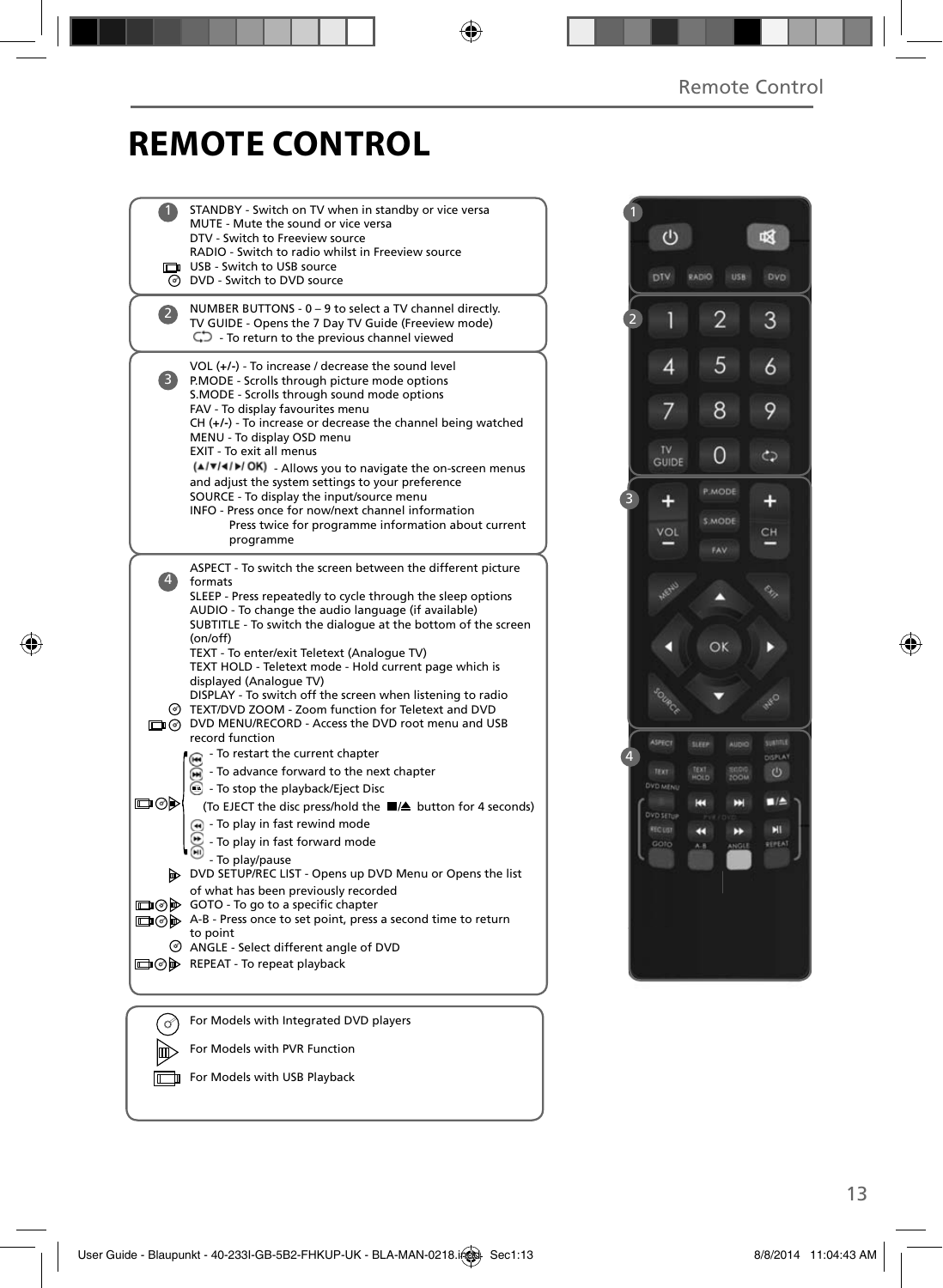## **CONNECTIONS**







|    | <b>EARPHONE</b>   | Earphone socket                                                 |   |
|----|-------------------|-----------------------------------------------------------------|---|
| B. | COAX Audio Out    | Digital Coax output                                             |   |
|    | Video             | Component / Video input                                         |   |
| D  | L/R               | R/L Audio shared for<br>Video/Composite and<br>component/ YPbPr | K |
| ⊕  | YPbPr             | HD input (Ypbpr)                                                |   |
| F  | HDMI <sub>1</sub> | <b>HDMI</b> input                                               |   |
| G  | HDMI <sub>2</sub> | HDMI input                                                      |   |

| н | VGA PC          | <b>VGA-PC input</b>     |
|---|-----------------|-------------------------|
|   | VGA PC Audio In | 3.5mm PC audio input    |
|   | <b>RFIN</b>     | RF / TV Aerial Input    |
|   | HDMI3           | <b>HDMI</b> input       |
|   | USB             | USB port                |
|   | CI CARD IN      | Common Interface module |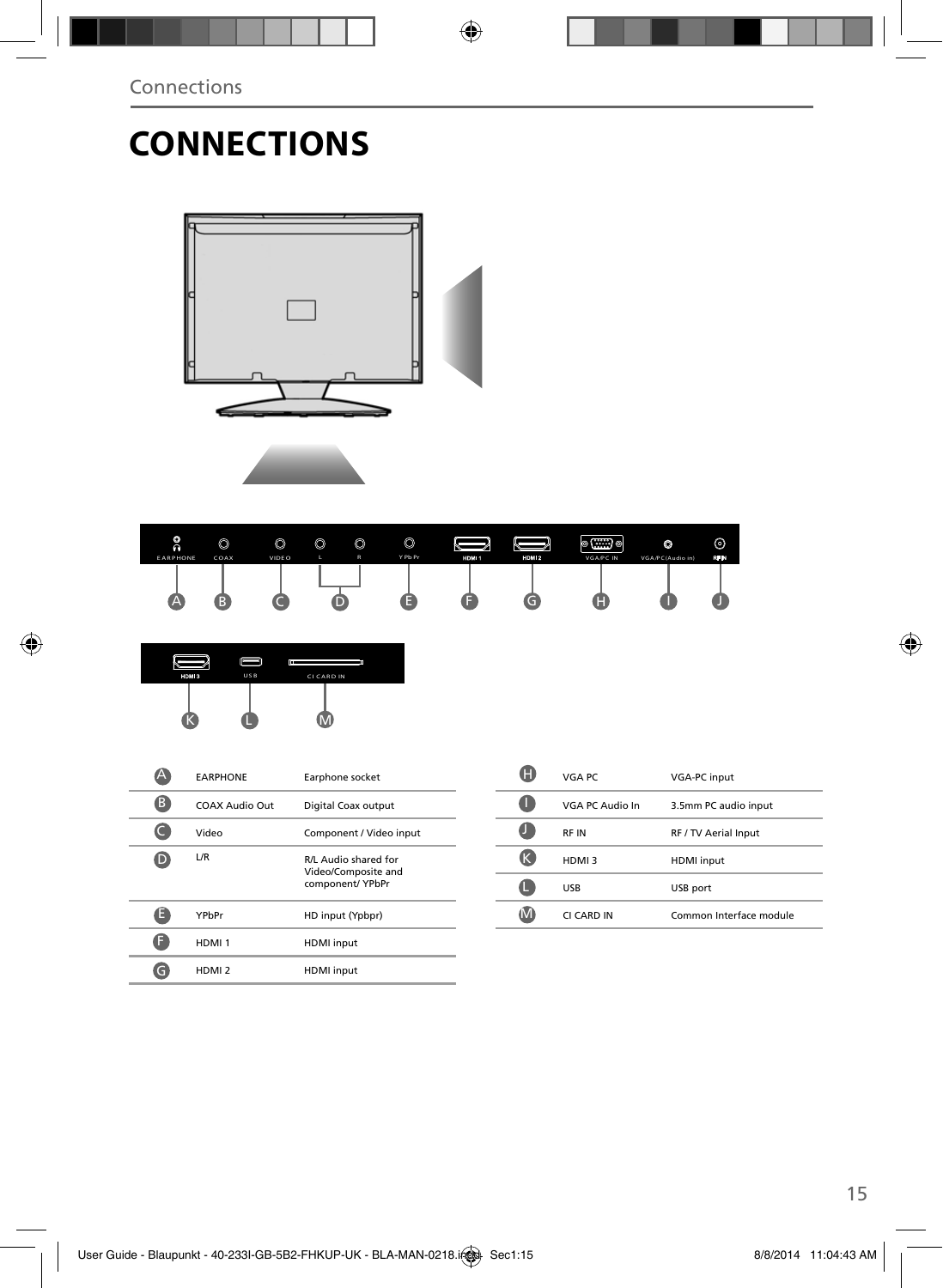## **CONNECTIONS**

Note: Connecting cables are shown for example only and may not be included. Please check 'What Is Included In The Box' page.

### Connecting to a device with Composite AV/Video output

TV Source should be set to Video



### Connecting to a device with SCART output (using SCART to AV cable)

TV source should be set to Video



### Connecting to a device with HDMI output

A HDMI cable can output both video and audio and enables you to enjoy digital-quality video and audio with minimal loss of quality.

TV Source should be set to the corresponding HDMI port (HDMI 1, HDMI 2 etc)



Note: This model TV can not be used as a PC/laptop monitor via the HDMI input. The HDMI Input is provided to view digital content with compatible external devices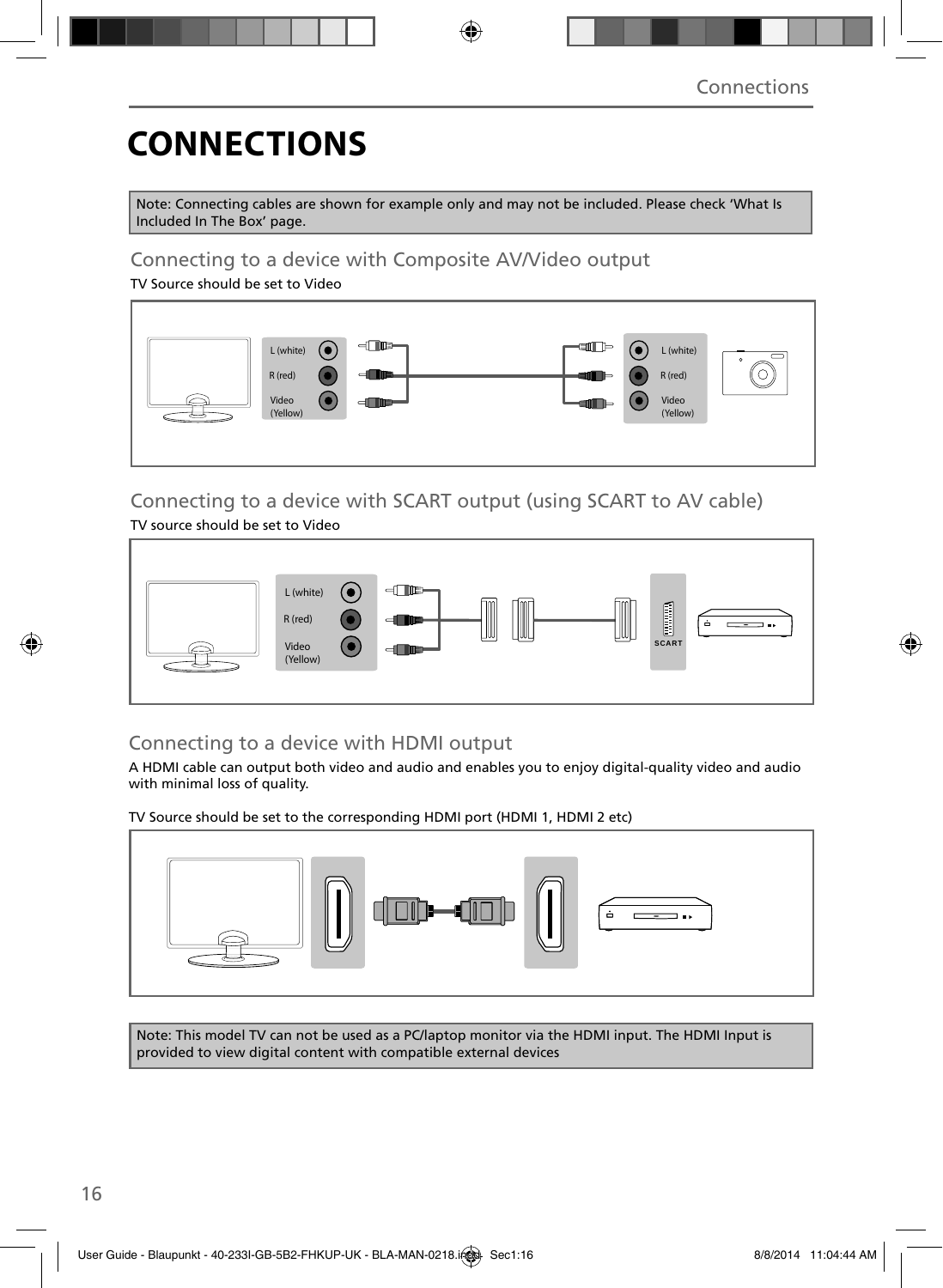## **CONNECTIONS**

### Connecting to a device with Component/YPbPr output

If you are supplied with a cable from the device which has RED, GREEN, BLUE, RED & WHITE connectors you must connect via Component (for picture) and by phono cable (for sound).

TV Source should be set to Component.



Connecting to a device with VGA/PC output (Laptop or Desktop Computer) TV Source should be set to VGA/PC



Connecting to an external audio device (Amplifiers, Surround Sound, Sound Bars etc)

When connecting via the TV's 3.5mm Earphone output, this will disable the TV speakers.

There are two options to connect a device via the 3.5mm Earphone Output.

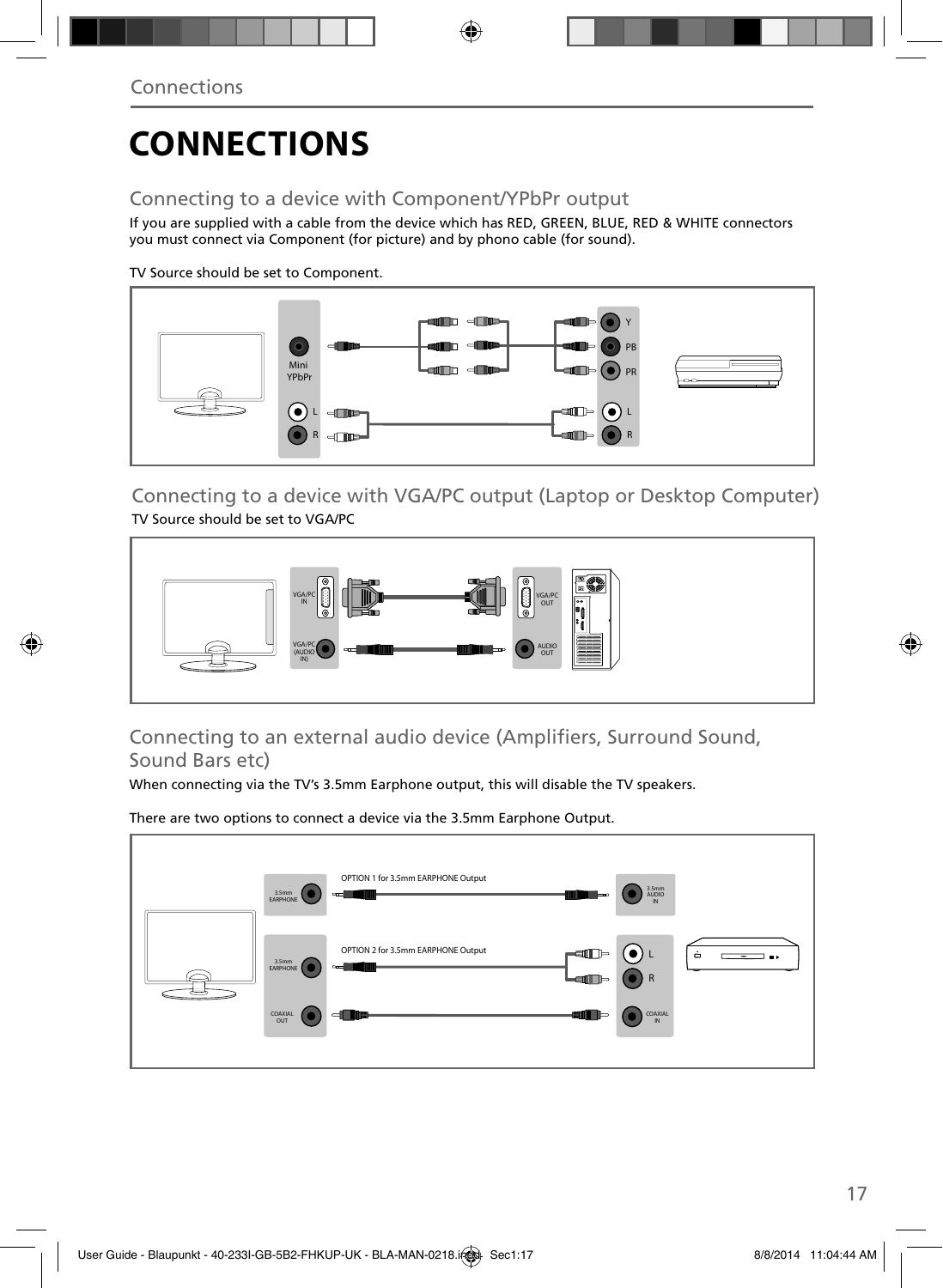## **CHANNEL MENU**





To access this menu, press [MENU] button on the remote control. To enter a menu press [OK]

If you wish to make changes to any of the default settings, use the scroll  $\blacktriangle \blacktriangledown \blacktriangleright \blacktriangleleft$  buttons. To confirm any settings press [OK] button. To exit this menu at anytime, press [EXIT] button.

Auto Tuning - Allows you to retune the television for all digital channels, digital radio stations and

#### analogue channels

Analogue Manual Tuning - Allows you to manually tune your analogue signal

Freeview Manual Tuning - Allows you to manually tune your digital signal

Channel Edit - Allows you to delete, move, skip and add favourite channels

|                | <b>Channel Edit</b>                      |              |
|----------------|------------------------------------------|--------------|
| 1              | BBC1                                     | otv          |
| $\overline{2}$ | BBC <sub>2</sub>                         | ony          |
| 3              | ITV1                                     | orv          |
| 4              | Channel 4                                | otv          |
| 5              | five                                     | <b>DIV</b>   |
| 6              | BBC <sub>3</sub>                         | ony          |
| $\overline{7}$ | BBC4                                     | otv          |
| 8              | ITV2                                     | otv          |
| 9              | SKY1                                     | onv          |
|                | <b>10 SKY2</b>                           | <b>OTV</b>   |
| Delete         | <sup>n</sup> FreeTV<br>$\bullet$<br>Move | Skip         |
| OK<br>Select   | ⊕ Fav                                    | Menu<br>Back |

Schedule List - Lists your programme reminders

Signal Information - Allows you to view signal frequency, signal quality and signal strength CI Information - Pay per view services require a "smartcard" to be inserted into the TV. If you subscribe to a pay per view service the provider will issue you with a 'CAM' and a "smartcard". The CAM can then be inserted into the COMMON INTERFACE PORT (CI Card In)

Tip: If you do not press any buttons for 30 seconds, the menu will automatically exit. You can change the length of time before the menu exits automatically - see 'OSD Timer' in the Time Menu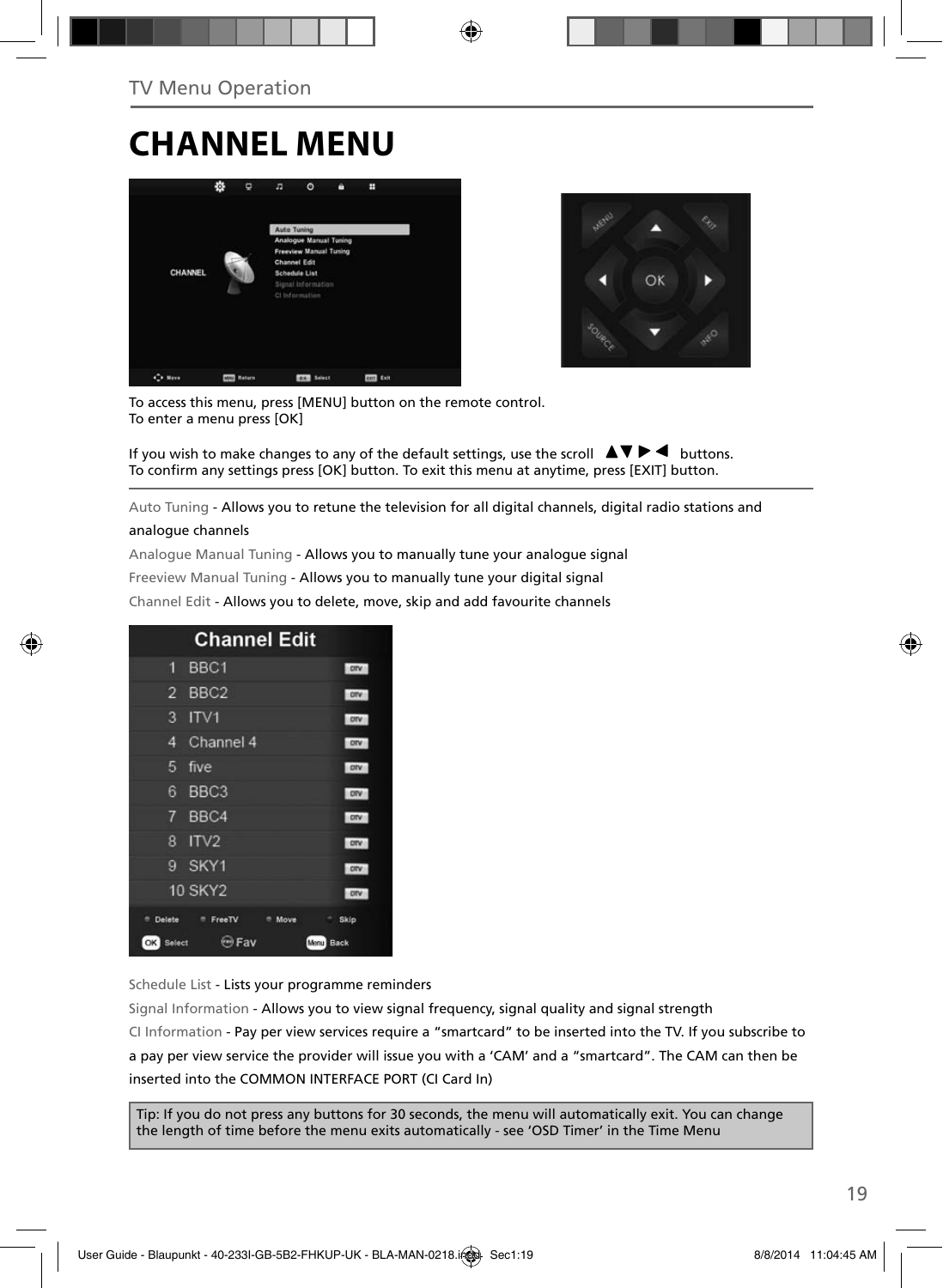## **PICTURE MENU**

|                | ۵<br>۰ | n                 | $\circ$                | п | ÷               |  |
|----------------|--------|-------------------|------------------------|---|-----------------|--|
|                |        |                   | Picture Mode           |   | Economy         |  |
|                |        | Contrast          |                        |   | 60              |  |
|                |        | <b>Brightness</b> |                        |   | 50              |  |
|                |        | Colour            |                        |   | 60              |  |
| <b>PICTURE</b> |        | Tint              |                        |   | 50              |  |
|                |        | <b>Sharpness</b>  |                        |   | 50              |  |
|                |        |                   | <b>Colour Temp</b>     |   | Normal          |  |
|                |        |                   | <b>Noise Reduction</b> |   | Off             |  |
|                |        |                   | <b>Aspect Ratio</b>    |   | Auto            |  |
|                |        |                   |                        |   |                 |  |
| C> Move        | Return |                   | Select<br>OK           |   | <b>COT Exit</b> |  |



To access this menu, press [MENU] button on the remote control and scroll right. To enter a menu press [OK]

If you wish to make changes to any of the default settings, use the scroll  $\blacktriangle \blacktriangledown \blacktriangleright \blacktriangleleft$  buttons. To confirm any settings press [OK] button. To exit this menu at anytime, press [EXIT] button.

|          | סטטע וויסווי מוכי וסווס וויסווים ומסכים.                   |
|----------|------------------------------------------------------------|
| Dynamic  | Recommended settings for fast moving pictures              |
| Standard | Standard settings                                          |
| Mild     | Set to be lighter in colour and less bright                |
| Personal | Lets you manually alter all the settings                   |
| Economy  | Power saving mode which reduces the energy used by up to   |
|          | 25% (by reducing the power to the LED/LCD panel).          |
|          | In Economy mode, the TV will switch itself to Standby mode |
|          | after 3-5 hours in the event that the TV buttons or remote |
|          | control buttons are not pressed (change the picture mode   |
|          | to another setting to de-activate this function)           |

**Picture Mode** - Choose from the following presets:

You can make the following adjustments in **Personal** mode:

Contrast - Switch the balance between black and white.

Brightness - Increase or decrease the brightness of the picture.

Colour - Increases the colour from black and white.

Tint - Lets you increase or decrease the level of tint within the picture

(only available in VGA/PC source mode).

Sharpness - Increase or decrease the sharpness of the picture.

#### **Colour Temperature** Choose from the following presets:

| Normal | Default settings                  |
|--------|-----------------------------------|
| Warm   | Increases red within the picture  |
| Cold   | Increases blue within the picture |

**Noise Reduction** - Choose from the following presets:

| Off    | Turns noise reduction off  |
|--------|----------------------------|
| Low    | Minor system adjustment    |
| Middle | Medium system adjustments  |
| High   | Maximum system adjustments |
|        |                            |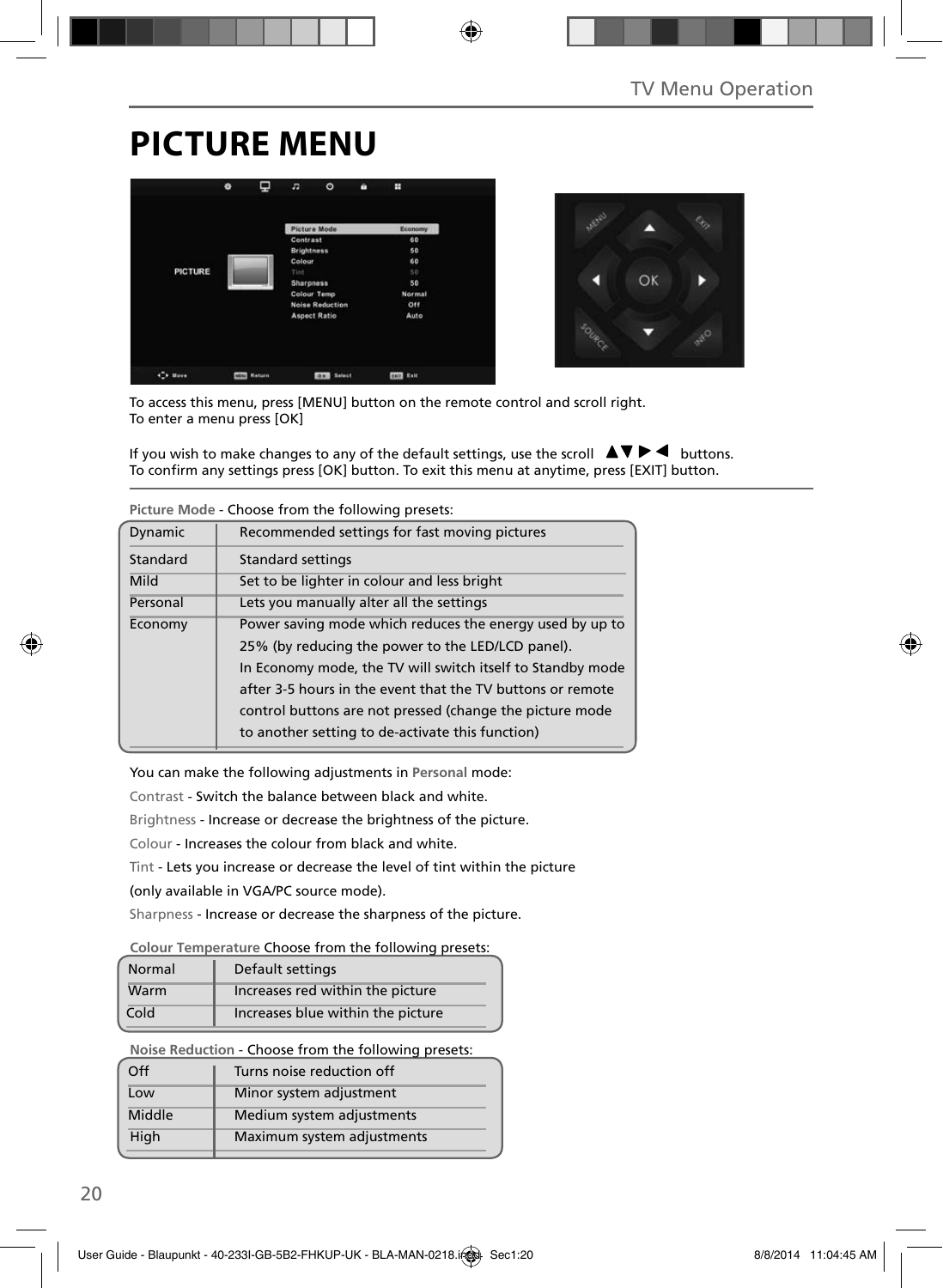## **PICTURE MENU**





To access this menu, press [MENU] button on the remote control and scroll right. To enter a menu press [OK]

If you wish to make changes to any of the default settings, use the scroll  $\blacktriangle \blacktriangledown \blacktriangleright \blacktriangleleft$  buttons. To confirm any settings press [OK] button. To exit this menu at anytime, press [EXIT] button.

Aspect Ratio - Within the UK the picture format varies depending on the channel/broadcast. There are a

number of different options to best meet your needs



Fills the screen with a regular 16:9 signal and 4:3 picture format will be stretched to fill the screen

Displays the 14:9 picture in the correct proportion. As a result side bars are shown on the screen





The picture is the correct proportion but zoomed in to fill the screen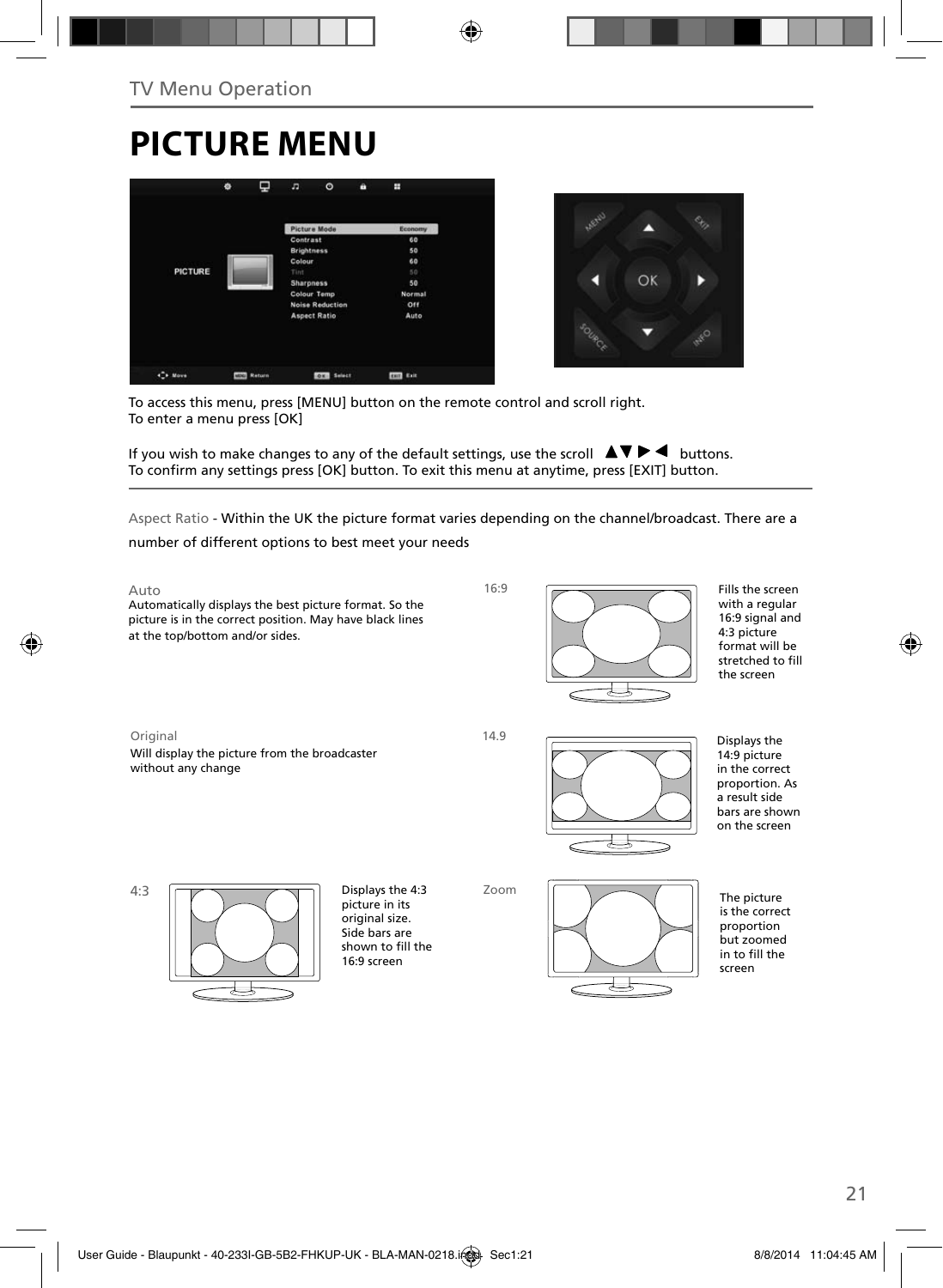## **SOUND MENU**





To access this menu, press [MENU] button on the remote control and scroll right. To enter a menu press [OK]

If you wish to make changes to any of the default settings, use the scroll  $\blacktriangle \blacktriangledown \blacktriangleright \blacktriangleleft$  buttons. To confirm any settings press [OK] button. To exit this menu at anytime, press [EXIT] button.

| Standard     | Default settings                        |
|--------------|-----------------------------------------|
| <b>Music</b> | Emphasises music over voices            |
| Movie        | Provides live and full sound for movies |
| Sports       | Emphasises sound for sports             |
| Personal     | Selects your personal sound settings    |

 **Tip:** Treble and bass levels can only be adjusted when the sound mode 'Personal' is selected.

Treble - To adjust the amount of high frequency within the sound

Bass - To adjust the amount of low frequency within the sound

Balance - To switch the sound between the left and right speakers

Auto Volume Level (AVL) - When 'on' is selected, the volume will attempt to stay at a constant level

regardless of TV programme and advertisements

Digital Output - This is the digital COAX Audio output. Choose from the following options:

| Off        | To turn off Digital Output                                                            |
|------------|---------------------------------------------------------------------------------------|
| Auto       | Selects the best settings automatically                                               |
| <b>PCM</b> | Select this option if you are connecting to a Stereo Hi-fi via coax cable (Pulse-code |
|            | modulation (PCM) is a digital representation of an analogue signal)                   |

Audio Description - This allows the user to increase and decrease the AD (Audio Description) volume level. (Audio Description is a service available on certain programmes. It provides a description of what is

happening during the selected programme for a person who is visually impaired)

Audio Delay - Enables the user to adjust setting to sync picture and audio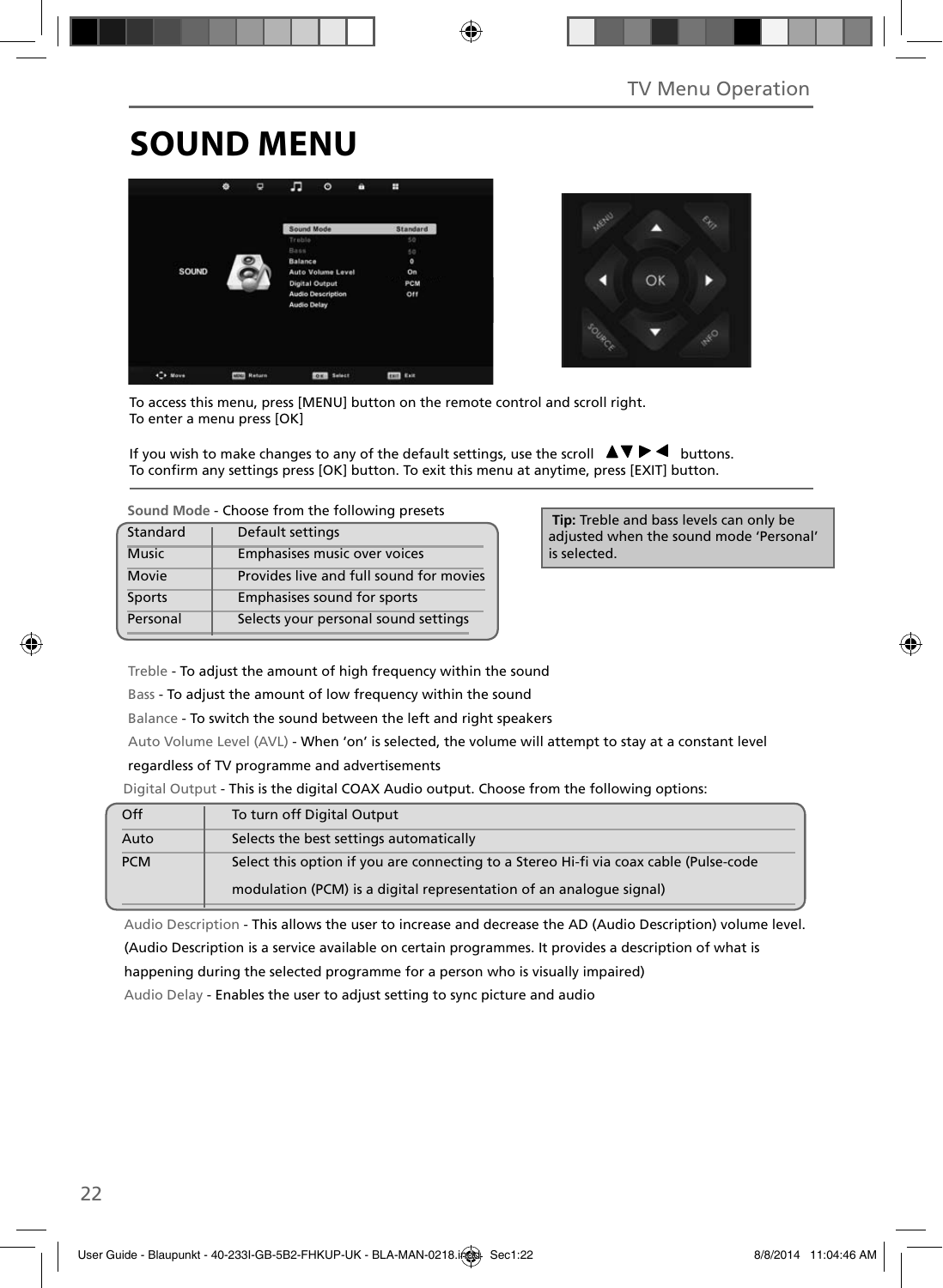## **TIME MENU**





To access this menu, press [MENU] button on the remote control and scroll right. To enter a menu press [OK]

If you wish to make changes to any of the default settings, use the scroll  $\blacktriangle \blacktriangledown \blacktriangleright \blacktriangleleft$  buttons. To confirm any settings press [OK] button. To exit this menu at anytime, press [EXIT] button.

Clock - Shows the date and time

Off Time - Allows you to set a specific time for your TV to turn off

On Time - Allows you to set a specific time for your TV to turn on, the channel it will then display, the

source it will be on and also the volume. This function can then be toggled to repeat every day or a

certain day (the TV must be in standby mode for this to be effective)

Time Zone - Change your current time zone

Sleep Timer - Lets you set the sleep timer so the television automatically switches off after a set amount of

time. Off -> 10min -> 20min -> 30min -> 60min -> 90min -> 120min -> 180min -> 240min

Auto standby - Set Auto standby between 3 hours, 4 hours and 5 hours ( to turn off this function you must exit Home Mode in the Picture Menu)

OSD Timer - Lets you adjust the amount of time the On Screen Menu stays on the screen before disappearing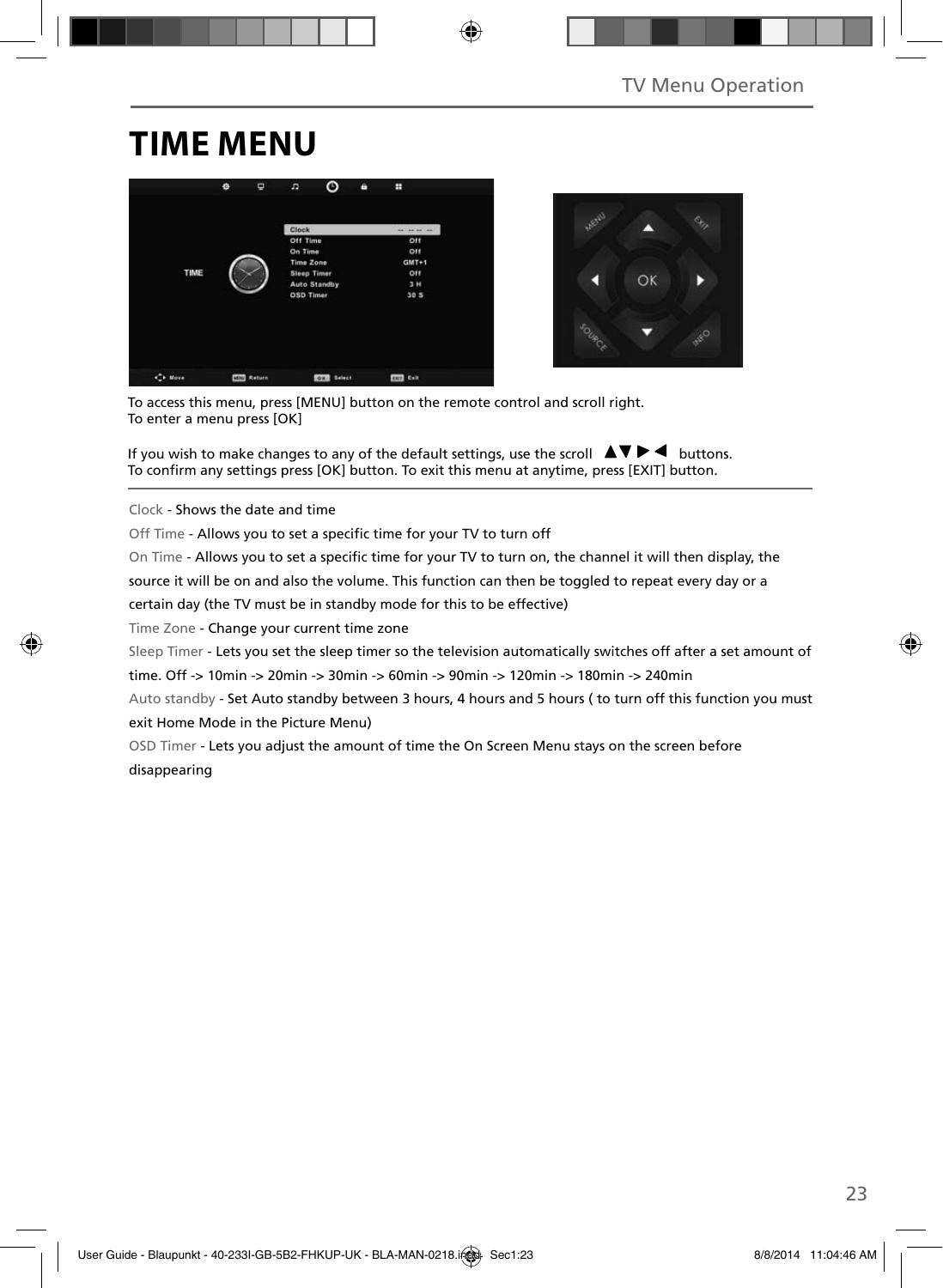## **SYSTEM/HOTEL LOCK MENU**





To access this menu, press [MENU] button on the remote control and scroll right. To enter a menu press [OK]

If you wish to make changes to any of the default settings, use the scroll  $\Box \Box \blacktriangleright \blacktriangleleft$  buttons. To confirm any settings press [OK] button. To exit this menu at anytime, press [EXIT] button.

System/Hotel Lock - Allows you to lock or unlock the menu. You will be asked to enter a 4 digit password

Use the **◄** button to quit the password input or use the **►** button to clear. Default password is 0000.

TV Button Lock - Allows you to lock the buttons on the side of the TV set

Parental Guidance - Allows you to set the rating to block certain content based on age information

Default Source - Allows the user to set the default source. The default source is the source the TV starts on when first switched on

Default Channel - Allows the user to set a channel as the default channel on the Digital source. The

default channel is the channel the TV starts on when first switched on

Source Lock - Allows you to lock the source menu

Channel Lock - Allows you to lock certain channels manually

Max Volume - Allows you to adjust and set the maximum volume

Change Password - Allows you to change the password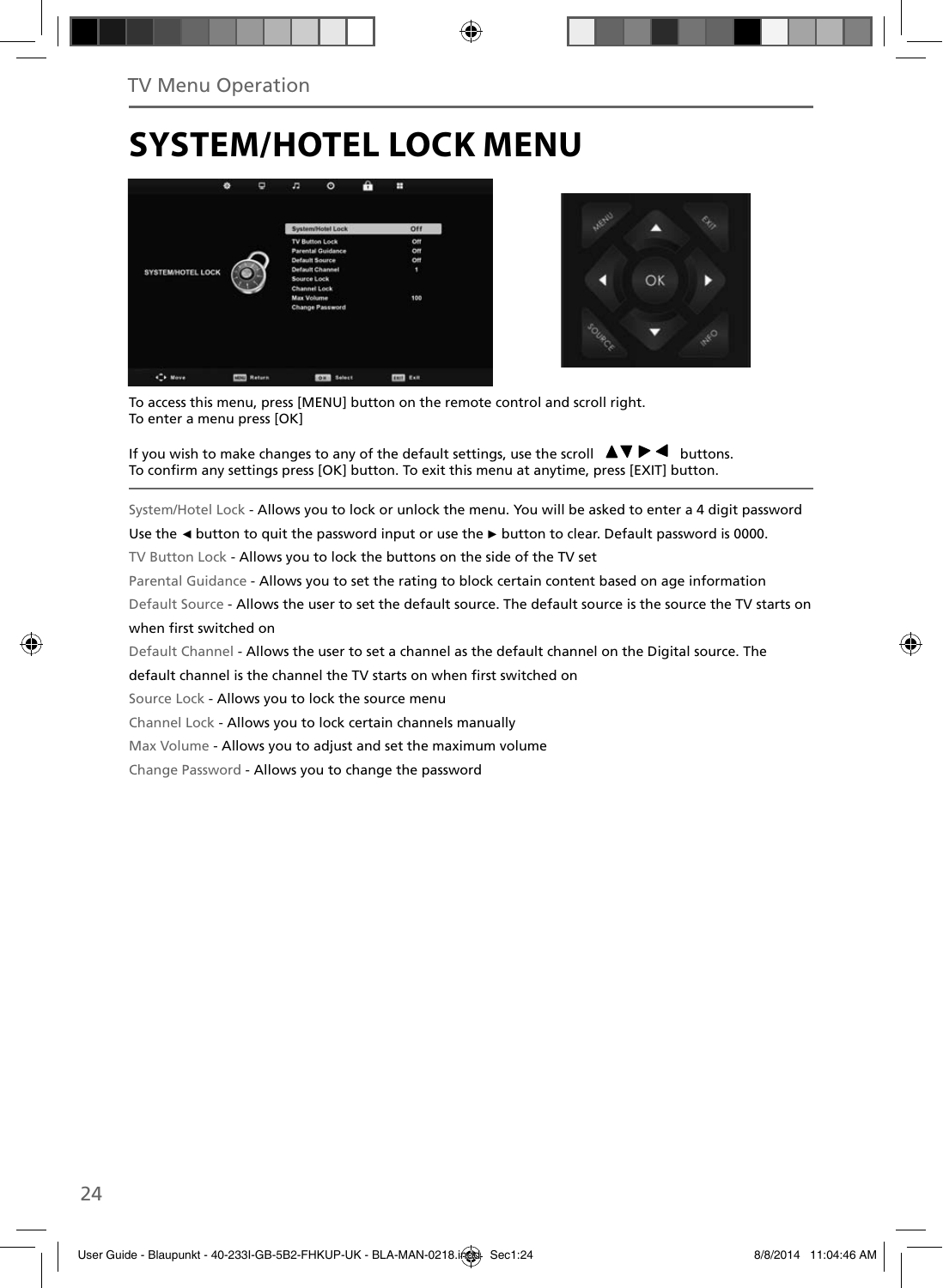## **SETUP MENU**





To access this menu, press [MENU] button on the remote control and scroll right. To enter a menu press [OK]

If you wish to make changes to any of the default settings, use the scroll  $\Box \blacktriangledown \blacktriangleright \blacktriangleleft$  buttons. To confirm any settings press [OK] button. To exit this menu at anytime, press [EXIT] button.

Language - Allows you to change the language of the menu

Audio Language - Shows the current audio language

Subtitle Language - Shows the current subtitle language

Hearing Impaired - This allows the user to turn on the Hearing Impaired function, this produces subtitles

on the screen which provide a description of what is happening during the selected program.

PVR File System - Allows you to view the format and performance of a USB key

Blue Screen - Changes the background when there is no input between clear and a blue background (Only available on some sources)

First Time Installation - Allows you to access the First Time Installation menu and retune the TV set Reset TV - This resets the menus to factory settings and clears all the TV channels from the television. Software Update (USB) - From time to time we may release new firmware to improve the operation of the television (available to download). This menu lets you install the new software/firmware onto the television. Further details of how to do this will be issued with the firmware. Contact the helpline or refer to the 'product support' section of the website

HDMI CEC (Consumer Electronic Control) - Allows HDMI devices to control each other and allows the user to operate multiple devices with one remote control. (only available with compatible devices) LED Status - Allows the user to switch the LED Power indicator light ON or OFF, when the TV is being operated. (When this option is set to OFF the LED Power indicator light will flash when the remote control is used)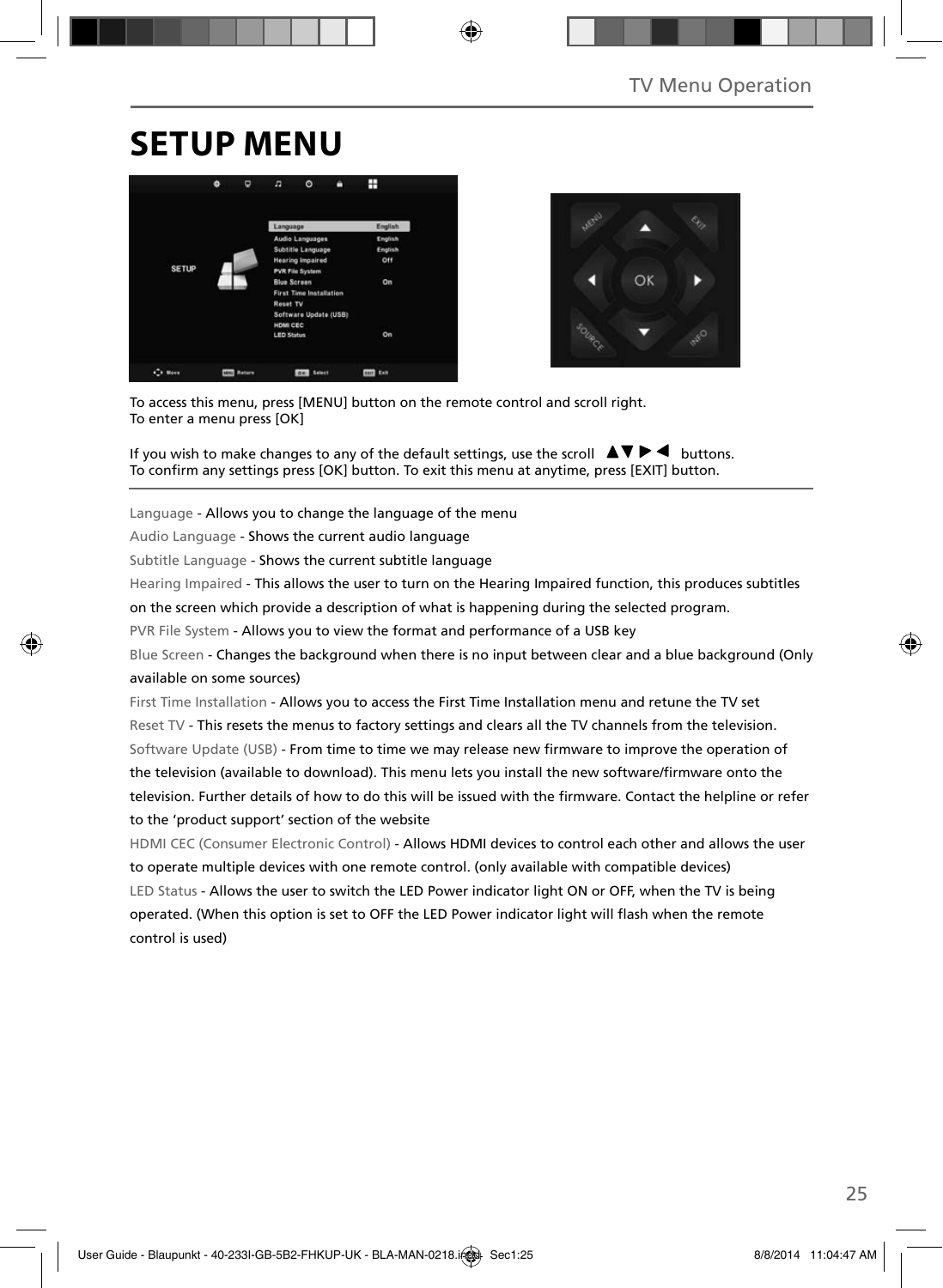## **7 DAY TV GUIDE**

TV Guide is available in Freeview TV mode. It provides information about forthcoming programmes (where supported by the Freeview channel). You can view the start and end time of all programmes and on all channels for the next 7 days and set reminders.

1) Press [TV GUIDE]. The following 7 Day TV Guide will appear..

| 7 Day TV GUIDE                                                                                                                                                                                                                                                                                                                                 |                     |                                                        |  |  |  |  |  |  |
|------------------------------------------------------------------------------------------------------------------------------------------------------------------------------------------------------------------------------------------------------------------------------------------------------------------------------------------------|---------------------|--------------------------------------------------------|--|--|--|--|--|--|
| 10 Years Younger: The Challenge<br>Season <sub>2</sub><br>Support worker Janice Cassidy's lifestyle of long working hours and a penchant for tanning<br>has taken its toll, while the stress of bringing up two daughters and heavy smoking has<br>affected interior designer Shere Morady. Surgeon Jan Stanek and the team set out to provide |                     |                                                        |  |  |  |  |  |  |
|                                                                                                                                                                                                                                                                                                                                                |                     | 04 Aug 2010 10:42                                      |  |  |  |  |  |  |
| BBC <sub>1</sub>                                                                                                                                                                                                                                                                                                                               | 05:00-06:00         | 10 Years Younger: The Challenge                        |  |  |  |  |  |  |
| BBC <sub>2</sub>                                                                                                                                                                                                                                                                                                                               | 06:00-06:30         | <b>The Simpsons</b>                                    |  |  |  |  |  |  |
| ITV <sub>1</sub>                                                                                                                                                                                                                                                                                                                               | 06:30-07:00         | <b>Hollyoaks</b>                                       |  |  |  |  |  |  |
| Channel 4                                                                                                                                                                                                                                                                                                                                      | 07:00-08:00         | Channel 4 News                                         |  |  |  |  |  |  |
| five                                                                                                                                                                                                                                                                                                                                           | 08:00-09:00         | How to Look Good Naked                                 |  |  |  |  |  |  |
| BBC <sub>3</sub>                                                                                                                                                                                                                                                                                                                               | 09:00-10:00         | Newlyweds: The One Year Itch                           |  |  |  |  |  |  |
| BBC4                                                                                                                                                                                                                                                                                                                                           | 10:00-11:15         | <b>Big Brother</b>                                     |  |  |  |  |  |  |
| ITV <sub>2</sub>                                                                                                                                                                                                                                                                                                                               | 11:15-11:45         | The Big Bang Theory                                    |  |  |  |  |  |  |
| * Record                                                                                                                                                                                                                                                                                                                                       | Remind<br>love View | Next Day<br>Prev Day<br>Display<br><b>EXIT</b><br>Exit |  |  |  |  |  |  |

2) Navigate through the menu using  $\blacktriangle \blacktriangledown \blacktriangleright \blacktriangleleft$ 

You can now: Record a programme by pressing RED (USB device must be connected) Set a reminder by pressing GREEN View a previous day by pressing YELLOW View the next day by pressing BLUE

3) Press [EXIT] to exit the 7 day TV Guide.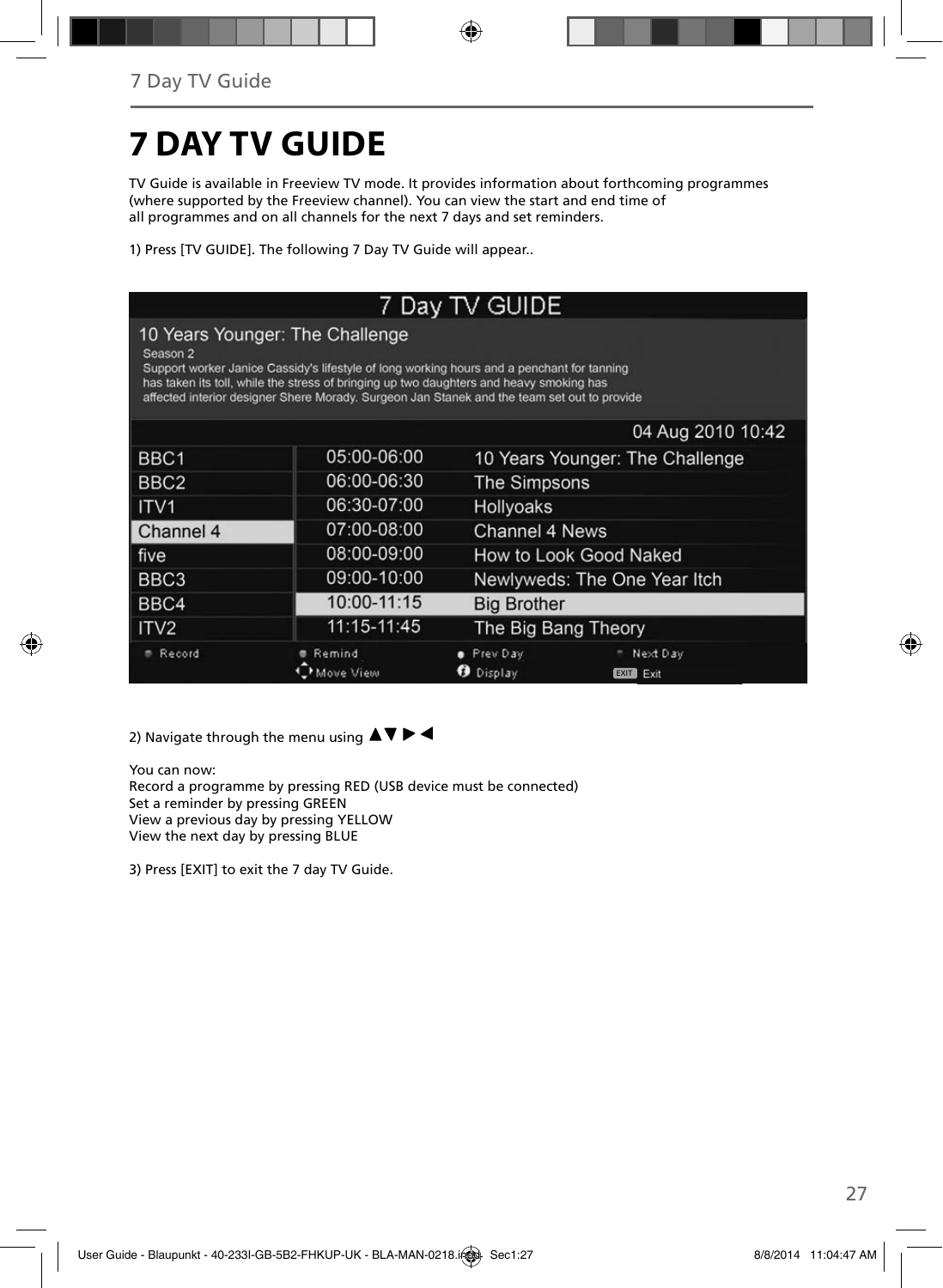## **USB RECORD - DIGITAL/FREEVIEW MODE**

USB RECORD – DIGITAL/FREEVIEW MODE

Built into this television is a USB record facility. This function is available in Digital/Freeview mode when used in conjunction with a compatible USB memory stick or USB hard drive. The benefits of this are as follows:

- Pause live TV and then playback, fast forward and rewind (up to live TV)
- One button record, if you decide you want to record the current programme
- Easy programmable recording from the 7 day TV Guide
- Record TV and watch/listen back on your computer/laptop

Due to the nature of the product, it is necessary to use a high speed USB memory stick (as the TV reads from and writes to the memory stick at the same time, some memory sticks may not be suitable)

You can purchase high speed memory sticks from some computer stores, alternatively, we have a selection of tested and compatible memory sticks available to purchase directly from the helpline/web site.

Minimum Specification - USB Memory Stick

| Read Speed         | 20 MB/s (Mega Byte Per Second) |  |
|--------------------|--------------------------------|--|
| <b>Write Speed</b> | 6 MB/s (Mega Byte Per Second)  |  |

**If you wish to use a USB portable hard drive larger than 32GB, please refer to the FAQ section at the rear of this user guide.**

### Pause Live TV (Time Shift)

Pausing Live TV is very simple.



 $\Box$  Press the play/pause button and the television will pause and the live content will be recorded. To resume watching press play/pause again.

 $\bigoplus$  - Press fast forward to go forward in a recording (i.e. to skip adverts)

 $\bigcirc$  - Press fast rewind to go back in a recording (i.e. if you fast forwarded too far)

Tip: When you switch the TV to standby or change channel the Time Shift memory is wiped. To restart time shift you must press play/pause button.

### One Button Record

At any point in time you may decide to record the current channel that you are watching. To do this you need to press the red button highlighted below.



Tip: This television contains one TV tuner, therefore it can only record the channel you are watching or record one channel while the television is in standby mode.

Note: USB record function is only avilable in Digital/Freeview TV mode. Due to copyright laws and illegal copying/recording it is not possible to record to/from any other input/output source.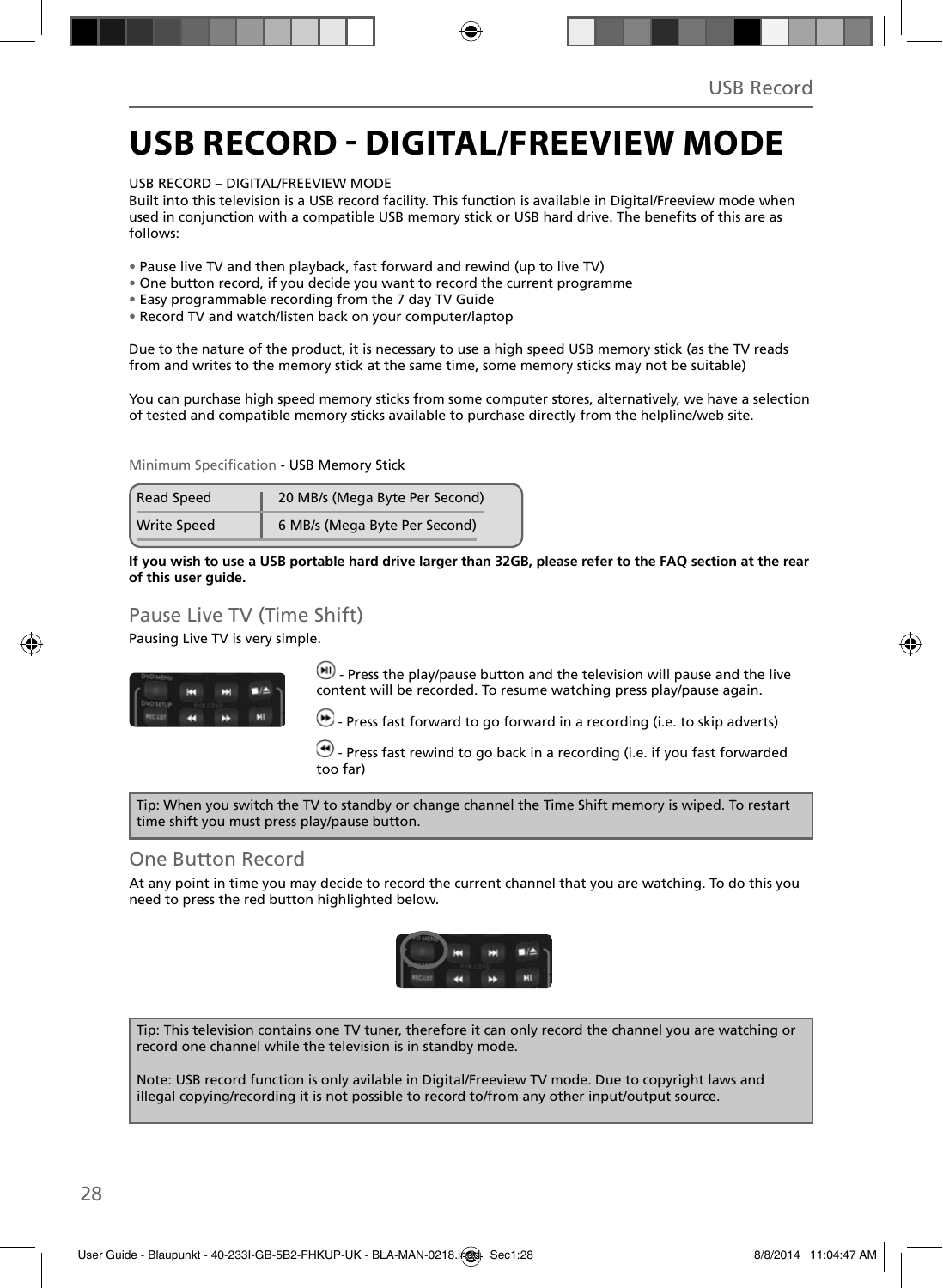## **USB MODE/MEDIA PLAYER**

USB mode offers playback of various different types of content that you have saved on your USB Memory Stick.

On switching to USB source the above menu screen will appear. The content will be divided into Photo, Music, Movie and Text based on file type.



1) You can navigate through the menus using the  $\overline{\mathsf{S}\mathsf{c}}$  scroll  $\blacktriangle \blacktriangledown \blacktriangleright \overline{\blacktriangleleft}$  buttons. To confirm the item you wish to play/view press [OK] button.



2) Select the drive you require. (If your drive only has 1 partition you will only see 1 item).



3) You can now access the item. Press OK to view. 4) While viewing you control the item using



or by pressing (i) and using  $\Delta \nabla \blacktriangleright$   $\blacktriangleleft$  and (OK)



Tip: If you experience a playback issue, please ensure the files being used are the correct format (example - the picture plays but no sound) See technical specification page for compatible file types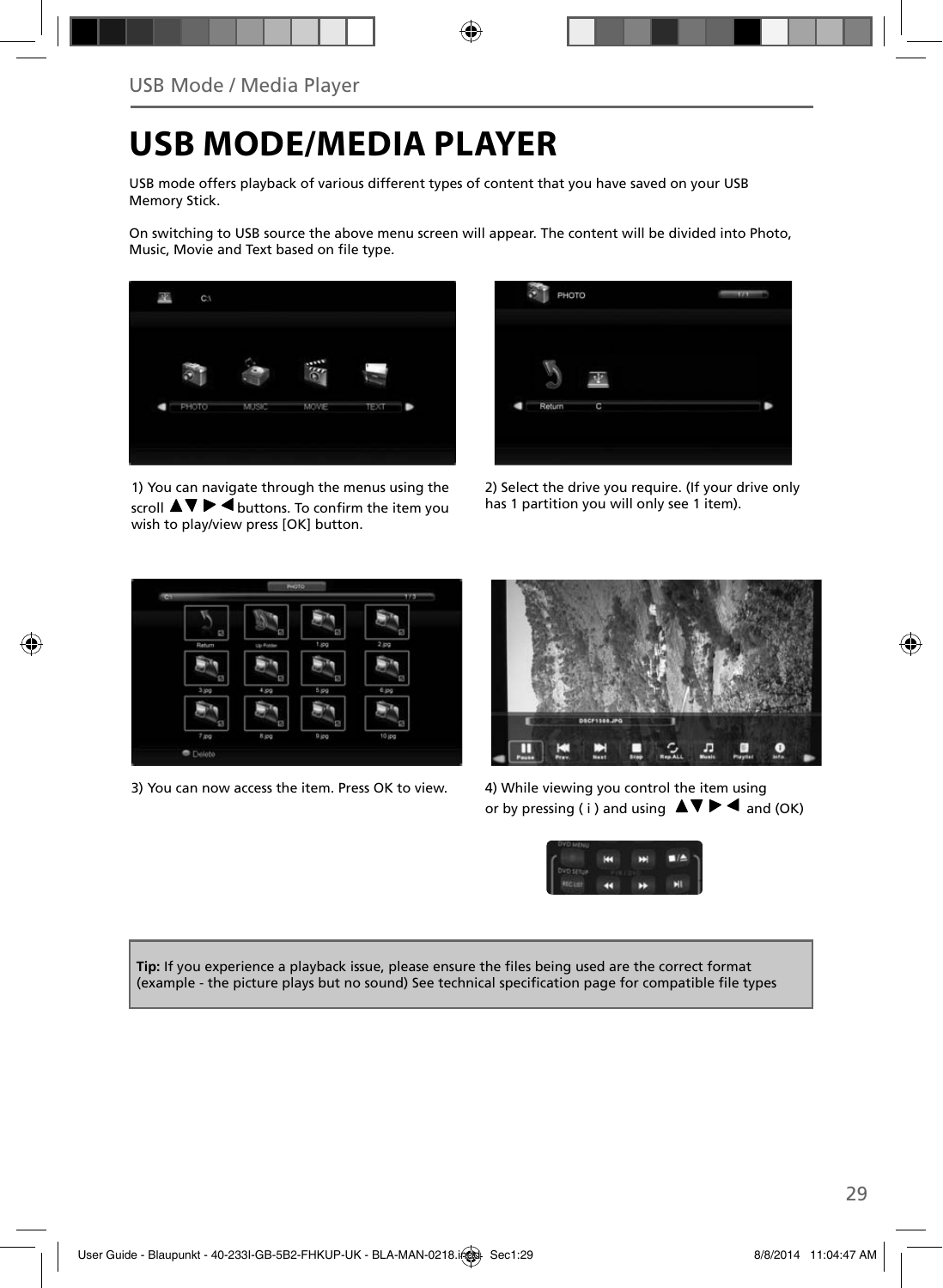## **USING YOUR TV WITH A SKY DIGITAL SET TOP BOX**

### **Option 1) Connecting your TV to your Sky box (when both the TV and Sky Box are located in the same room)**

Depending on your Sky Box & TV model, connect either by SCART or HDMI cables (available separately)

If connecting by SCART, select the 'Input source' on the TV as SCART.

If connecting by HDMI, select the 'Input source' on the TV as HDMI (if the TV has more than 1 HDMI port, ensure you select the input source to match the HDMI numbered port on the rear of the TV)

If you wish to use your Sky remote to operate the TV's functions, you will need a Sky remote control (Revision 9 or later) and you will need to programme a 4 digit code into it. See bottom of this page.

### **Option 2) Connecting your TV to your Sky box (when your Sky box is located in a different room to the TV)**  Sky Box

Please note, if you are adding a 'Magic Eve/TV Link' to your system so that you can use your Sky remote control to change the Sky channel in the room where the 2nd TV is located, please refer to the instructions included with the TV link/magic eye in order to ensure the RF or RF2 output on your Sky box is powered on. (The red LED light on the TV link/magic eye will light up if the RF / RF2 output is correctly set up) If you do not have the instructions that came with the TV link/magic eye, instructions on how to do it can be found on our web site.



1) To tune the TV to the Sky box, on the 2nd TV, select the 'Analogue' input source.

2) Select the channel that you wish to store the Sky box/channel on. (If you do not use channels 1-5 because you no longer have analogue terrestrial channels after digital switchover, you may choose to select channel 1 to store the Sky box/channel, if you still have and use analogue channels 1-5, you may for example decide that channel 6 is the best option for you)

3) Press the corresponding number on the remote control to select the desired analogue channel chosen as per point 2 above.

4) On the TV remote control, press Menu. Now navigate through the menus to select Manual Tuning or Analogue Manual tuning (refer to the Tuning/Channel menu section of this user guide if necessary)

5) Manually tune in the channel (usually, the Sky box is at a frequency between 800Mhz and 850Mhz) once the Sky box/channel is found, press 'OK' to store it.

If you wish to use your Sky remote to operate the TV's functions, you will need a Sky remote control (Revision 9 or later) and you will need to programme a 4 digit code into it. See below.

#### **Using a Sky Remote or a Universal Remote to operate your TV**

**Sky Remote Control** - If you wish to use your Sky remote to operate the basic functions of your TV, you need to programme a 4 digit code into it. Please note - you will need the latest Sky Revision 9 remote control as this is the only version that includes the latest software/firmware necessary to operate this model of TV. **The code required for this television is 2134.** If you wish to upgrade/replace your existing Sky remote control to the latest version, you can do so on our web site.

**Universal Remote Control** - If you wish to use a Universal remote control to operate your TV, please refer to the website for a full list of codes. (Please note we only have codes for One for All branded remote controls, if you have an alternative brand of Universal remote, please refer to the manufacturer for the code.)

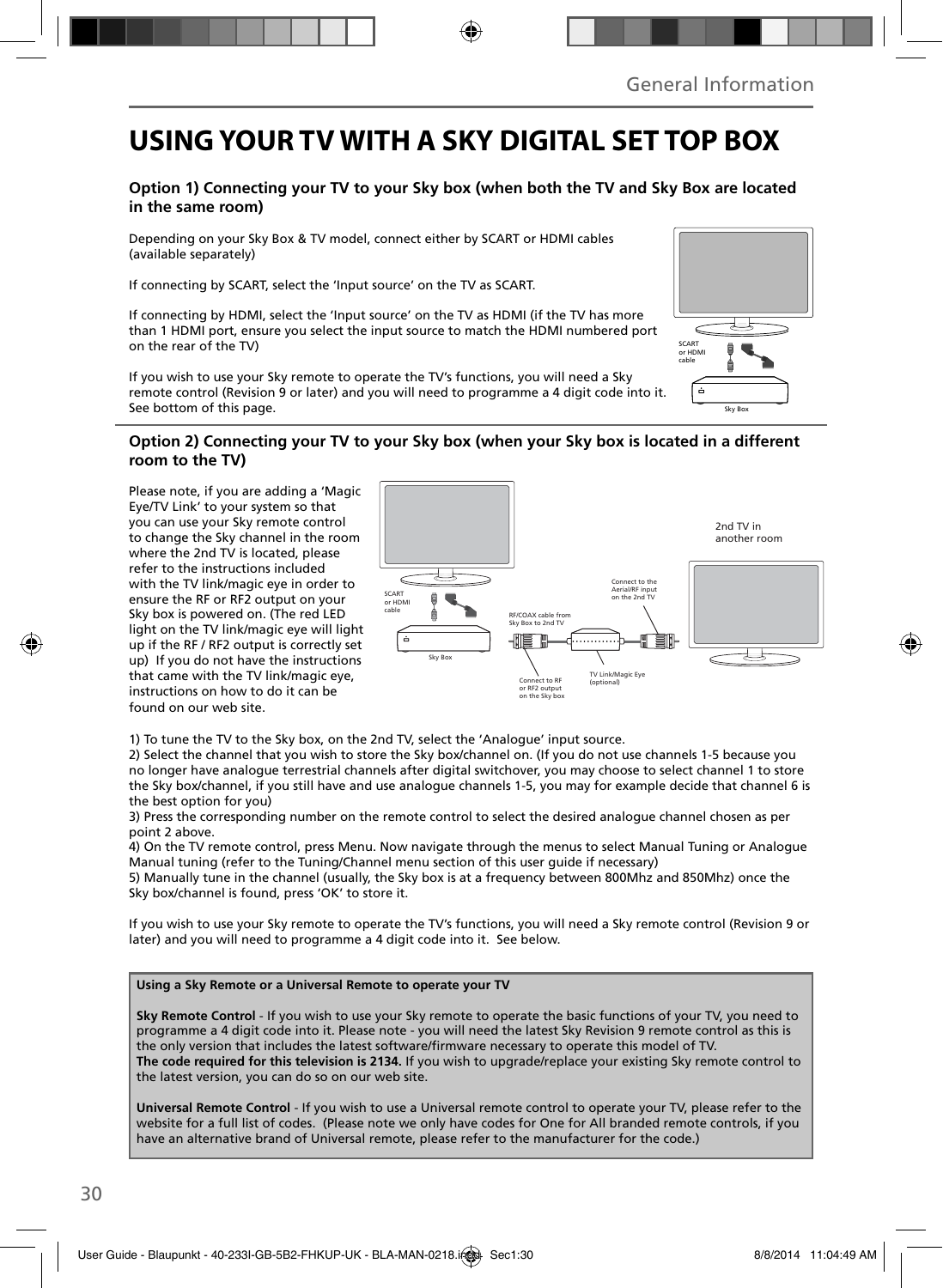## **FREQUENTLY ASKED QUESTIONS**

| General                        | I would like to have louder<br>sound by connecting<br>additional speakers                                                               | 1) Use the 3.5mm headphone output and a 3.5mm to phono cable<br>(available separately) to connect to an amplifier/surround sound system.<br>Please note this will deactivate the TV's built in speakers.<br>2) Connect a COAX cable from the TV's COAX output to your<br>amplifier/surround systems COAX input.                                                                                                                                                                                                                                                                                                                      |  |
|--------------------------------|-----------------------------------------------------------------------------------------------------------------------------------------|--------------------------------------------------------------------------------------------------------------------------------------------------------------------------------------------------------------------------------------------------------------------------------------------------------------------------------------------------------------------------------------------------------------------------------------------------------------------------------------------------------------------------------------------------------------------------------------------------------------------------------------|--|
| General                        | Why are some options in<br>the menu unavailable and<br>greyed out                                                                       | Some options are only available in certain sources, i.e. HDMI. They are<br>unavailable in the other sources where they have no affect.                                                                                                                                                                                                                                                                                                                                                                                                                                                                                               |  |
| General                        | Can I stop my TV automatically<br>turning off after 4hrs?                                                                               | Yes, in the time settings menu, scroll down to Auto standby and select<br>OFF.                                                                                                                                                                                                                                                                                                                                                                                                                                                                                                                                                       |  |
| TV                             | I have tuned in Digital TV<br>but I am not receiving any<br>or all of the channels and/<br>or the channels I receive are<br>breaking up | 1) Check you are in an area that can receive Freeview/Saorview<br>Visit www.freeview.co.uk or www.saorview.ie<br>2) Check you are using an aerial that is able to receive a good digital<br>signal. In most cases, you will need an outdoor digital hi-gain/wideband<br>aerial. In areas that have excellent digital coverage, you may be able<br>to use a loft type aerial but it is highly likely that you will also need to<br>connect a booster between the back of the TV and the TV aerial wall<br>socket. Unfortunately, to receive a good enough digital signal, it is not<br>possible to use a portable/indoor type aerial. |  |
| TV                             | I have re-tuned my television<br>but when I switch it off it is<br>not storing the channels                                             | Complete a first time installation, please refer to the set-up menu section<br>of the manual of how to do this.                                                                                                                                                                                                                                                                                                                                                                                                                                                                                                                      |  |
| <b>VCR/DVD</b><br>Recorder     | I have connected the TV to<br>my VCR or DVD Recorder via<br>SCART but it is not recording                                               | In addition to connecting via SCART, you should connect the aerial cable<br>from the wall socket to your VCR/DVD Recorder and another aerial cable<br>from the VCR/DVD Recorder to the TV.                                                                                                                                                                                                                                                                                                                                                                                                                                           |  |
| Game Consoles                  | I have connected my PS3 to<br>the TV via HDMI, but I am<br>not receiving any pictures or<br>sound on my Television                      | 1) Ensure the TVs source is on HDMI.<br>2) Check your settings on your PS3 are as per the PS3 instruction manual.                                                                                                                                                                                                                                                                                                                                                                                                                                                                                                                    |  |
| Game Consoles                  | I have connected my<br>Xbox 360 to the TV via<br>Component Cables (Red,<br>Green & Blue) but I am not<br>receiving any sound            | Component cables only provide HD Pictures. For the sound you will need<br>to connect the Red & White audio cables on the Xbox to the Red & White<br>phono inputs on the rear of the TV. Please refer to the 'Connections'<br>pages.                                                                                                                                                                                                                                                                                                                                                                                                  |  |
| System Lock                    | I have changed the password<br>on the television and now<br>forgotten it                                                                | There is a master password of 4711, to gain access to the TV menu and<br>reset the normal password.                                                                                                                                                                                                                                                                                                                                                                                                                                                                                                                                  |  |
| <b>USB Mode</b>                | I have inserted a USB<br>Memory Key, but the TV<br>does not recognise it                                                                | Ensure the USB Memory Key is formatted to type FAT32.                                                                                                                                                                                                                                                                                                                                                                                                                                                                                                                                                                                |  |
| <b>USB Mode</b>                | Using a USB portable hard<br>drive / larger than 32GB                                                                                   | If you wish to use a portable hard drive larger than 32GB, please note<br>that it must be formatted to the FAT32 file system in order to operate on<br>this TV. Windows XP/Vista computers are only capable of formatting up<br>to 32GB, therefore, you will need a software programme/utility to format<br>larger hard drives. Please refer to the web site for more information.                                                                                                                                                                                                                                                   |  |
| USB Record /<br>TV models only | I cannot change the channel,<br>access the menu or use the<br>red button                                                                | During Time Shift you cannot change the channel, access the menu or use<br>the red button                                                                                                                                                                                                                                                                                                                                                                                                                                                                                                                                            |  |
| USB Record /<br>TV models only | When using the USB to<br>record the picture 'breaks<br>up' or experience loss of<br>sound.                                              | Check the USB Memory Stick meet the minimum requirements of Read<br>Speed - 20 MB/s (Mega Byte Per Second), Write Speed - 6 MB/s (Mega Byte<br>Per Second)                                                                                                                                                                                                                                                                                                                                                                                                                                                                           |  |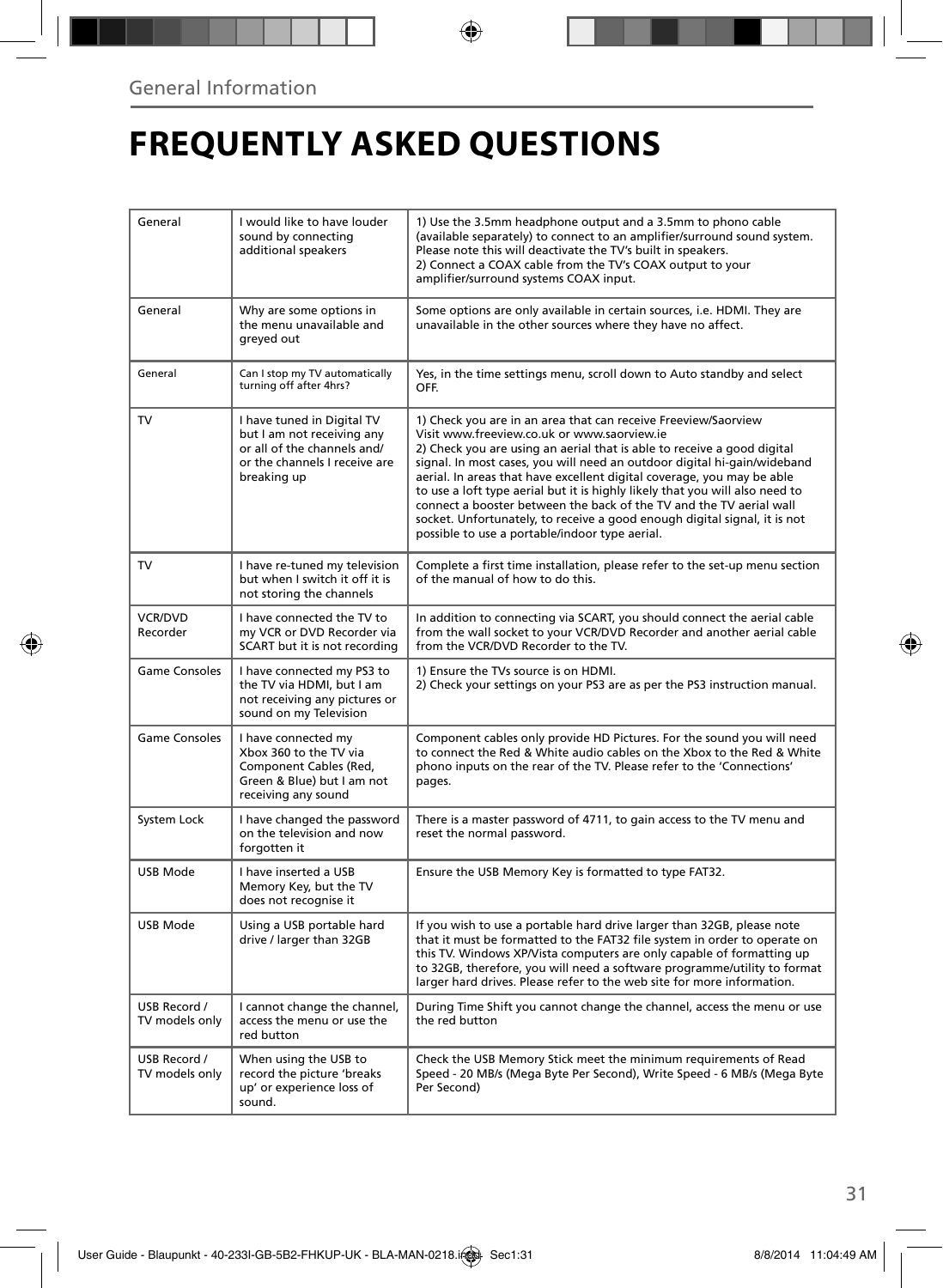## **TECHNICAL SPECIFICATION**

| Model                                     | 40/233I-GB-5B2-FHKUP<br>40/233I-WB-5B2-FHKUP                                                                                                                                  |  |  |  |
|-------------------------------------------|-------------------------------------------------------------------------------------------------------------------------------------------------------------------------------|--|--|--|
| Screen size<br>(diagonal)                 | 40"/102cm                                                                                                                                                                     |  |  |  |
| <b>Resolution</b>                         | 1920 x 1080                                                                                                                                                                   |  |  |  |
| RF                                        | 75 ohm Antenna / Analog / DVB                                                                                                                                                 |  |  |  |
| <b>Inputs</b>                             | 3 x HDMI, 1 x USB, 1 x Composite/Video, 1 x Mini Component/YPbPr, 1 x VGA/PC,<br>1 x shared audio for Composite/Video & Component/YPbPr,<br>1 x 3.5mm jack for PC audio input |  |  |  |
| <b>Sound Outputs</b>                      | 1 x Coax Audio output, 1 x 3.5mm Headphone                                                                                                                                    |  |  |  |
| Sound power,<br>watts (RMS)               | $2 \times 8$                                                                                                                                                                  |  |  |  |
| <b>Voltage and power</b><br>consumption   | 110-240y 50 / 60Hz<br>45/65/80W (ecomode/standard/max)<br>EEI - A+ (Energy Rating)<br>(in standby less than 0.5w) (0W in OFF mode)                                            |  |  |  |
| <b>Annual Energy</b><br>Consumption       | 66 kWh                                                                                                                                                                        |  |  |  |
| <b>Energy Rating (EEI)</b>                | $A+$                                                                                                                                                                          |  |  |  |
| <b>Dimensions including</b><br>stand (mm) | 906W x 582H x 210D                                                                                                                                                            |  |  |  |
| Net weight (Kgs)                          | 8.7                                                                                                                                                                           |  |  |  |
| <b>Wall Mounting</b>                      | VESA 200 x 100 (mm)                                                                                                                                                           |  |  |  |

### **Compatible files in USB Mode**

|       | Codec                         |            |                                                    |
|-------|-------------------------------|------------|----------------------------------------------------|
|       | Video                         | Audio      |                                                    |
| .mpg  | Mpeg-1, Mpeg-2                | MP3, WMA   | Max Resolution: 1920x1080<br>Max Data rate: 40Mbps |
| .avi  | Xvid, MJPEG,<br>MPEG-4 SP/ASP |            |                                                    |
| .ts   | Mpeg-2                        |            | Max Resolution: 1920x1080                          |
| .dat  | Mpeg-1                        |            | Max Data rate: 40Mbps                              |
| mp4.  | Mpeg-1, Mpeg-2                |            | Max Resolution: 1024x768                           |
| .vob  | Mpeg-2                        |            | Max Data rate: 40Mbps                              |
| mp3.  |                               | MP3        | Sample Rate 16K-48KHz                              |
| .wma  |                               | <b>WMA</b> | Bit rate: 32K - 442Kbps                            |
| .jpg  | <b>Progressive JPEG</b>       |            | Max Resolution: 1024x768                           |
| .jpeg | <b>Baseline JPEG</b>          |            | Max Resolution: 8192x8192                          |
| .bmp  | <b>BMP</b>                    |            | Max Resolution: 6500x6500                          |
|       |                               |            |                                                    |